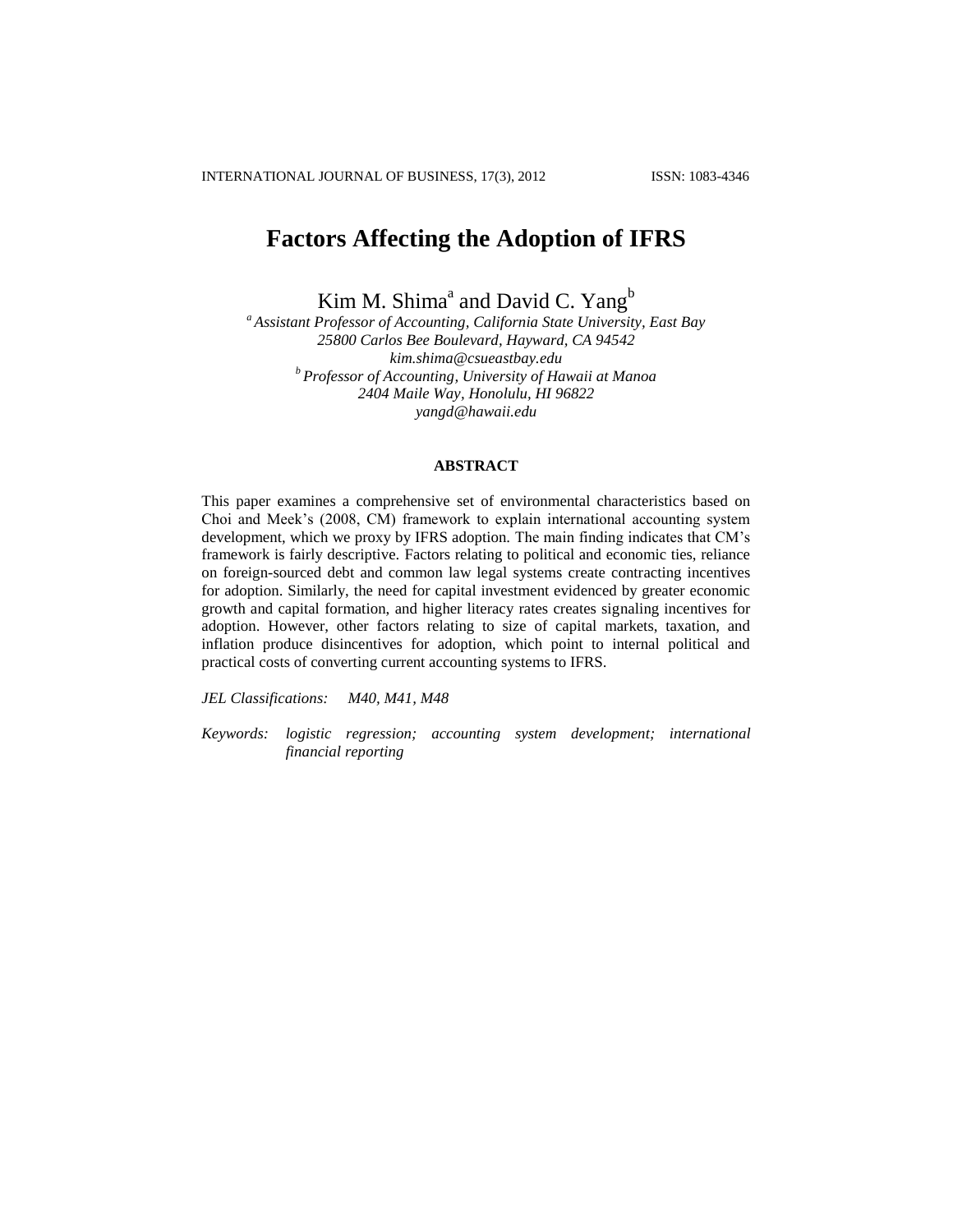# **I. INTRODUCTION**

Based on a broad compilation of prior theoretical reasoning and empirical research, Choi and Meek (2008, CM) developed a model of accounting system development to explain observed differences in financial reporting worldwide. In CM's framework, eight factors in a country's environment are believed to have a significant influence on the differences found in accounting systems: major source of finance; legal systems; taxation; political and economic ties; inflation; economic development; education; and culture. International Financial Reporting Standards (IFRS) have been touted as high quality accounting standards that will enhance the value of accounting information across international borders. Over 100 countries now require or allow IFRS for domestic reporting<sup>1</sup>. In light of the increasing popularity of IFRS, we attempt to identify how the set of factors in CM's comprehensive framework plays into the decision.

Our sample consists of 73 countries based on survey of listing requirements from the period 2000 to 2007, supplemented and cross-checked with data from IASB and the World Bank Report on Country Observations of Standards and Codes (ROSC). Variables are constructed using data collected from the World Bank and other publicly available sources. These variables are then empirically tested in a general adoption model using random-effects logit regressions. Alternative specifications, including the addition of EU countries, and other analysis are discussed in robust section.

Section II provides a background of IFRS and accounting system development literature. Section III develops hypotheses and Section IV details the methodology and variable constructs. Section V discusses the results and robustness checks. Finally, Section VI concludes the paper.

# **II. BACKGROUND**

#### **A. IFRS Development**

Diversity in accounting systems has significant economic consequences for the interpretation of financial reporting on an international level (e.g., Choi et al., 1983; Choi and Levich, 1991; Lainez and Callao, 2000; Bushman and Smith, 2001). As a result, international accounting and securities organizations initiated a process to promote the harmonization of accounting standards as a means to improve financial transparency and comparability. Efforts by the International Accounting Standards Committee (IASC, predecessor of the IASB), the International Organization of Securities Commissions (IOSCO), and other worldwide accounting bodies have led to the development of International Accounting Standards, now described as the International Financial Reporting Standards (IFRS). The adoption of IFRS has increased since the first set of core standards was completed in 1998, most notably by Australia and members of the European Union in 2005. However, there are some notable exceptions to this trend, such as the United States and Japan. It is not fully clear why there remain some prominent countries that have been reluctant to adopt.

Arguments in support of IFRS emphasize the potential benefits such as increased investor confidence and reduced reporting costs for international cross-listed firms<sup>2</sup>. Thus, the prospect of a comparative advantage from higher liquidity and lower cost of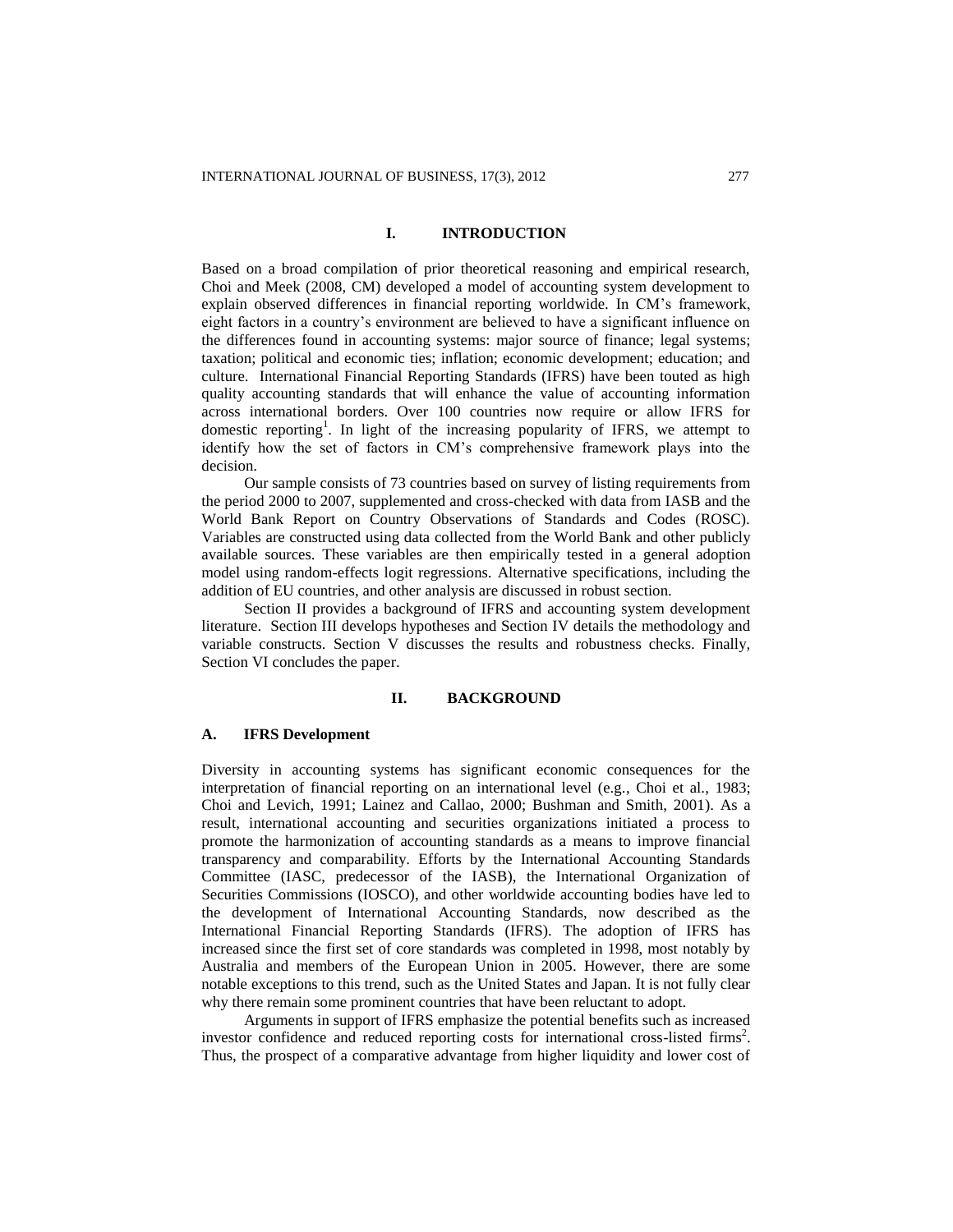capital may influence national policy setters to adopt internationally recognized accounting standards (e.g., Leuz and Verrecchia, 2000; Daske et al. 2008). Some studies using firm-level data find an increase in investment allocation (Yu, 2009), others find no effect (Beneish et al., 2009) and still others finding only an effect conditional on certain factors (Florou and Pope, 2009; DeFond et al., 2011). Adoption of common accounting standards may enhance business relations between countries by lowering information processing and monitoring costs and increasing the linkages within communication networks (e.g., Meeks and Swann, 2009; Hail et al., 2010). Similarly, improvements in financial disclosure and/or comparability may lead to greater international capital mobility and cross-border investment (e.g., Young and Guenther, 2003; Bradshaw et al., 2004; Aggarwal et al., 2005; Covrig et al., 2007). Finally, countries without resources to develop rigorous domestic accounting standards may "borrow" international accounting standards as a signaling mechanism to attract foreign capital.

On the other hand, there are compelling reasons why countries may not adopt internationally based standards. Accounting systems develop organically within countries in response to unique environmental conditions. As a result, standardization may not produce financial reports that are relevant for all nations because it may obscure those underlying differences in the environment (e.g., Choi and Levich, 1991; Alford et al., 1993; Nobes and Parker, 1995). For example, code law countries are associated with insider oriented systems, i.e. higher ownership concentration and lower investor protection, (e.g., La Porta et al., 1998; Nobes et al., 1998), and have accounting standards that are more dissimilar to IFRS than common law countries (Ding et al. 2007). Although external considerations may motivate a change in financial reporting (e.g., Ding et al., 2005), transition costs may not be trivial (Hail et al., 2010). Countries with weaker investor protection may "bond" to more comparable and comprehensive reporting standards (Hope et al., 2006), yet concerns over weaker enforcement mechanisms may dampen investor interest (Armstrong et al., 2010). In the end, overall reporting practices may still differ due to the persistence of those differences and the interdependencies between reporting rules and institutional structures (Leuz, 2010). Thus, the cost-benefit analysis for changing a reporting regime is tempered by environmental factors. In our paper, we hope to shed light on how those environmental factors play into this decision.

#### **B. International Accounting System Development**

Factors influencing international accounting system development have been investigated by accounting researchers since the 1960's (Mueller 1967). It is important to understand how environmental factors shape accounting reporting and disclosure standards in order to predict the progress towards harmonization efforts. Some factors such as culture change very little over time and thus may hinder these efforts (Doupnik and Salter, 1995), while other variables such as economic ties are more dynamic due globalization. The adoption of international accounting standards provides a new venue where these factors may be linked with accounting development. The next section will discuss these factors and develop hypotheses for the general adoption model.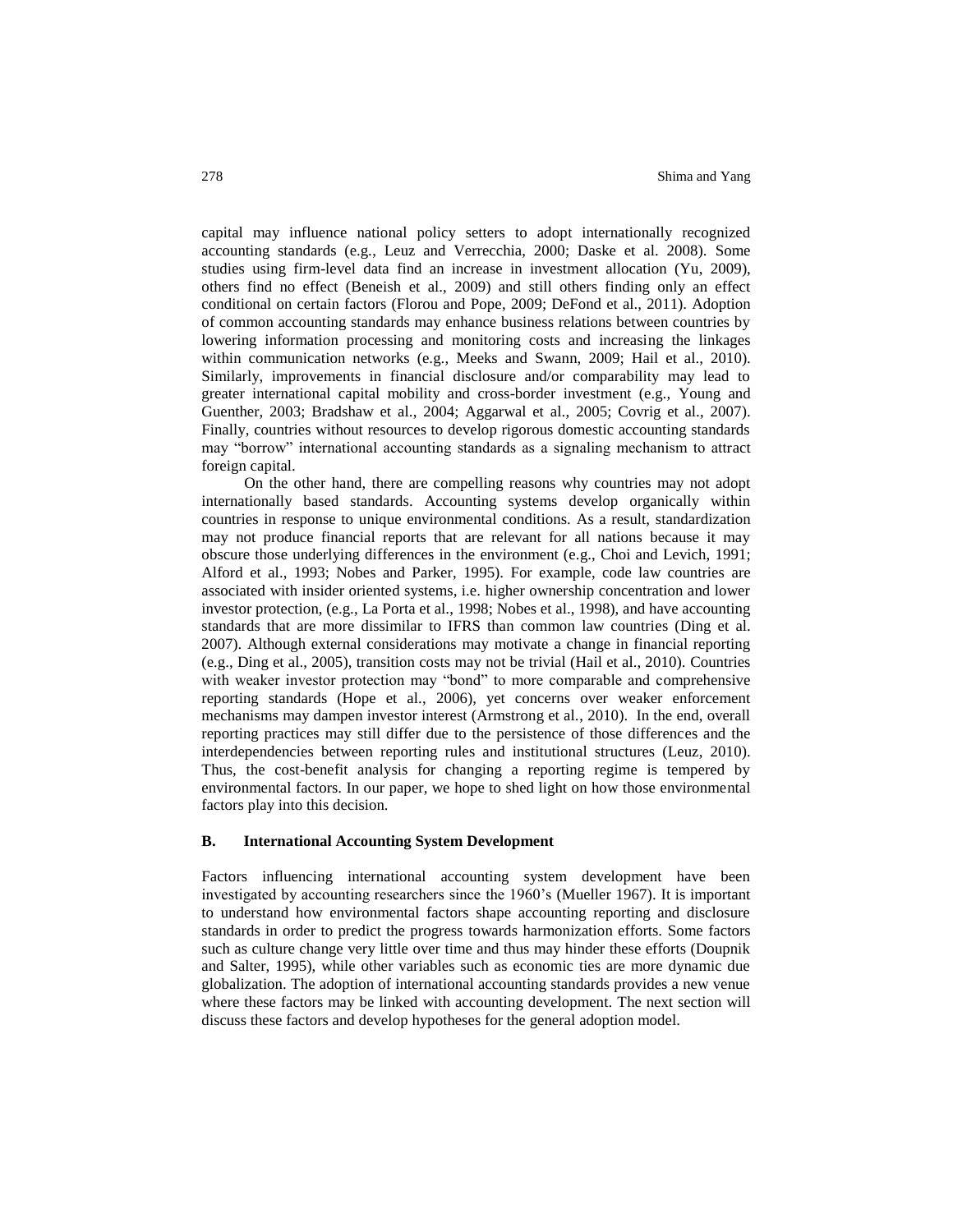# **III. HYPOTHESIS**

A prediction model for adoption of IFRS is developed that is derived from CM's eight factors influencing accounting system development.

# **A. Major Sources of Finance**

# **1. Equity finance**

Equity financing is an important element in the development of accounting systems. Strong equity systems are normally dominated by *outsiders* who do not have a privileged relationship with the company (Nobes, 1998). Agency theory (Jensen and Meckling, 1976) suggests that as the relationship between businesses and providers of capital becomes more distant, information asymmetries between contracting parties increase, which stimulates the demand for more financial disclosures. In countries where equity financing is dominant, accounting takes on a more capital market orientation and higher levels of disclosure patterns are observed (e.g. Salter and Niswander, 1995; Salter, 1998). Moreover, Adhikari and Tondkar's (1992) study of international stock exchanges found capital market size to be singularly significant in explaining the extensiveness of disclosure requirements.

However, the process of formulating international standards requires compromises, especially on allowable methods. Countries with well-developed stock markets, such as the United States, generally have accounting standards considered to be more advanced and may be reluctant to adopt alternative ones if the proposed standards are not considered as rigorous as their own (Ramanna et al., 2009). Countries with less advanced capital markets may be more inclined to adopt internationally recognized standards in an effort to signal their intentions to attract foreign capital. An early study of developing countries found that both capital market development and economic growth were negatively related to IAS adoption (Larson and Kenny, 1995), and similarly in the Asian Pacific region (Guan and Lau, 2004). In contrast, other studies show a higher *voluntary* use of international standards, i.e. IAS or US GAAP, in exchange listed firms (e.g., El-Gazzar et al., 1999; Tarca, 2004), and in those with better access to capital markets (Hope et al., 2006). Consistent with earlier countrylevel studies, we expect a negative relation between equity financing and adoption .

*H1a: Greater reliance on equity financing will negatively affect the likelihood of adoption of IFRS.*

# **2. Foreign debt finance**

Adoption of IFRS has been linked with equity market benefits, i.e. lower cost of capital and increased liquidity (e.g., Leuz and Verrecchia, 2000; Sengupta, 1998), and may be beneficial for foreign debt financing as well. Accounting practice where bank financing is dominant is more focused on creditor protection (Doupnik and Salter, 1995). Information is communicated more efficiently through private channels, reducing the need for public disclosures. However, private information gathering may be more difficult across national boundaries and foreign debt financing may benefit from greater financial disclosure through the use of IFRS.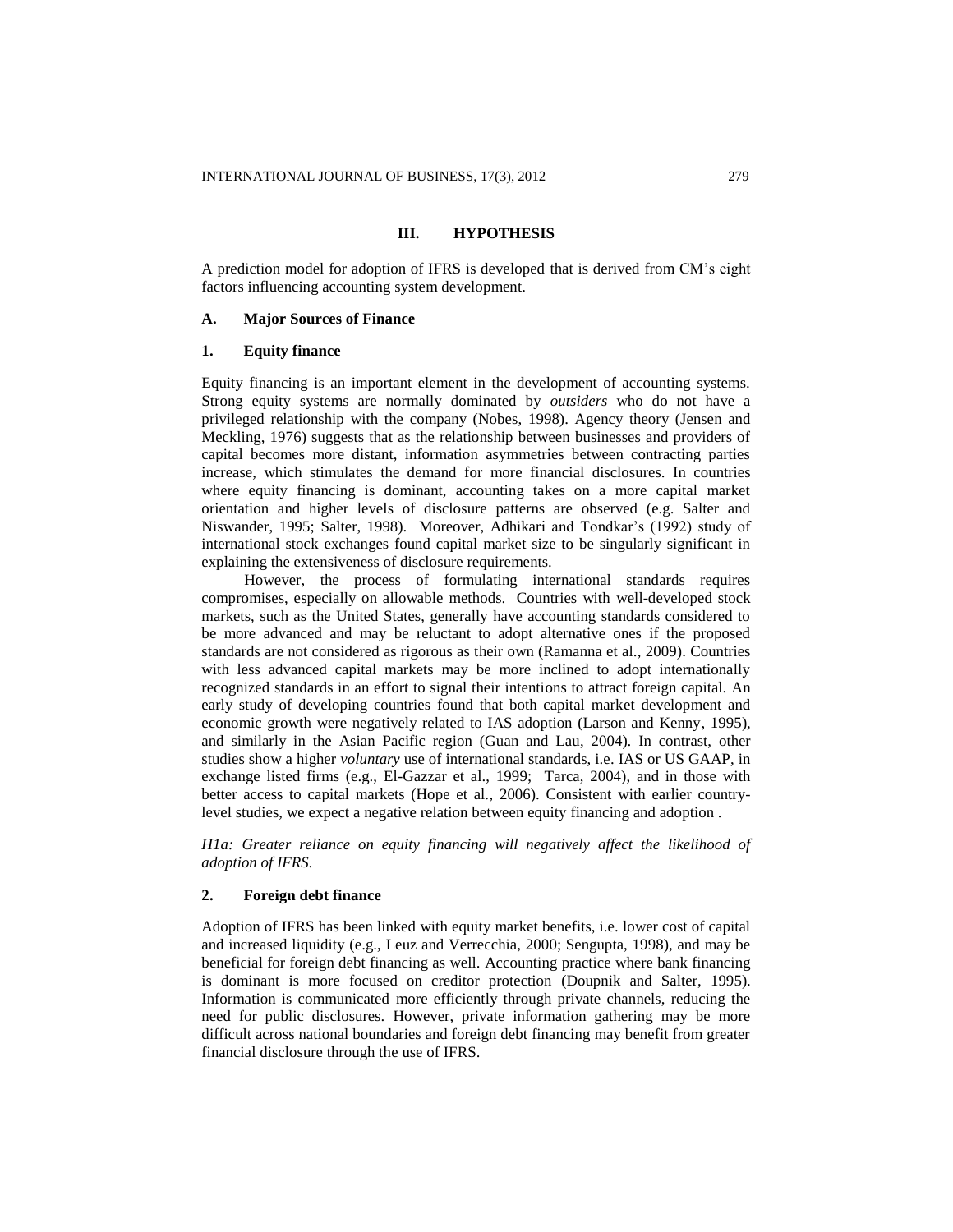*H1b: Countries whose companies use higher amounts of foreign sourced debt financing will be more likely to adopt IFRS.*

# **B. Legal Systems**

La Porta et al. (1997, 1998) observed a direct relationship between the legal system, level of investor protection and capital market development. More importantly, legal systems have been directly associated with disclosure practices (Doupnik and Salter, 1995; Jaggi and Low, 2000) and variations in reporting incentives and earnings properties (Ball et al. 2000). IFRS adoption may translate into market benefits only where there are greater incentives for better disclosure (Daske et al., 2008; Li, 2009). In common law countries, information asymmetry is likely to be resolved by timely and greater public disclosures to shareholders ("shareholder model"), whereas communication in code law countries is more likely to be conducted more privately between major political groups ("stakeholder model"). As a result, accounting standards in common law countries may be similar to IFRS, thus making adoption of IFRS easier and more enforceable.

*H2: Countries with common law legal systems will have a higher likelihood of adoption of IFRS than code law countries.*

# **C. Taxation**

Taxation has been asserted to influence accounting system development. Governments that have greater control over managing the resources of a country, i.e., macroeconomies, tend to become major players in shaping reporting standards (Alnajjar, 1986; Doupnik and Salter, 1993; Xiao et al., 2004). Greater government oversight of a nation's resources and economic goals is linked with financial accounting rules whose primary purpose is oriented toward satisfying regulatory needs, such as taxation and compliance issues, rather than information needs of investors. Financial and tax reporting conformity has been associated with a decrease in value relevance of accounting earnings (Ali and Hwang, 2000), and a decrease in capital mobility (Young and Guenther, 2003). Adoption of IFRS can increase costs to modify current tax enforcement systems by altering current tax calculations and financial reporting (Hail et al., 2010). Therefore, it is predicted that as the importance of corporate taxation increases, the likelihood that countries will adopt IFRS will decrease.

*H3: Countries where corporate taxation is more important for central government financing will have a lower likelihood of adoption of IFRS.*

# **D. Political and Economic Ties**

# **1. Colonialism**

Accounting traditions can be transferred to other countries because of historical political and social ties, such as through colonialism (Nobes, 1988; Gernon and Meek, 2001). For example, Great Britain exported both its accounting system and its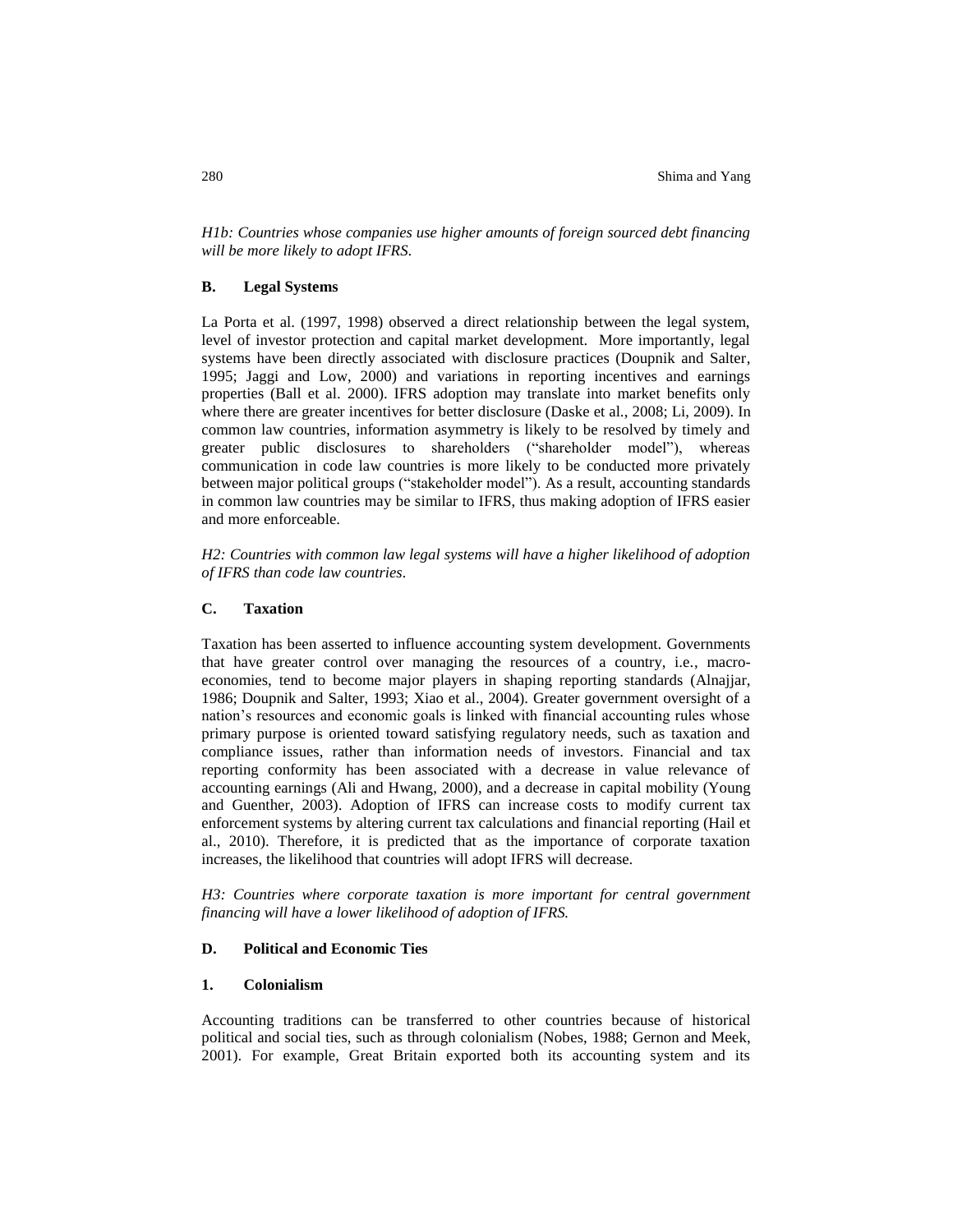accountants to its former colonies. It has been observed that many countries outside Europe may have inherited their accounting systems through this route (Nobes, 1998). Similarly, studies of developing countries in the Asian-Pacific region found evidence of the influence of colonization as well as free market forces on accounting practice (Yang and Lee, 1994; Craig and Diga, 1996; Xiao et al., 2004).

Historic political and social ties of colonialism are expected to affect a country's decision to adopt IFRS. The former colonies of the United Kingdom may have developed similar accounting standards to UK GAAP, which had a strong influence on the development of IFRS (Joshi, 1998). Historically, the United Kingdom has had prominent membership position in the IASB and has made substantial contributions to the standard setting process (Carlson, 1997).

*H4a: Countries that were former colonies of the United Kingdom will be more likely to adopt IFRS.*

# **2. Trade alliances**

International organizations whose principal objectives are to create greater economic gains through mutual trade and investment have increased with the formation of such groups as the European Union (EU) and others. Membership in these groups creates incentives to minimize differences between members to facilitate cross-border contracting. For example, extending credit across borders involves financial analysis, which is more easily done if accounting rules are familiar. Although politically, socially and culturally diverse, countries within ASEAN have reporting standards that are more harmonized than other neighboring countries (Craig and Diga, 1996; Saudagaran and Diga, 2000). Regional trade organization membership also fosters compliance with international standards (El-Gazzar et al., 1999; Ramanna et al., 2009). Thus, the fact that a trading partner has adopted IFRS may prompt a country to enact similar requirements.

*H4b: Countries whose major trading partners have adopted IFRS will have an increased likelihood of adoption of IFRS themselves.*

# **E. Inflation**

Inflation presents a challenge to standard setters, especially in countries with high or hyper-inflationary economies. IAS 29 requires a restatement of non-monetary items based on a change in the general price level index at the balance sheet date. However, IFRS may not allow sufficiently suitable alternative reporting methods as compared to local GAAP. Many South American countries with historically high inflation have been reluctant to adopt, e.g., Brazil, Argentina, and Chile. Inflation is an accepted part of doing business in these regions, and as a result standard setters in these economies have adapted by setting up more complex rules and regulations (Choi and Meek, 2008). For example, Brazil has required the preparation of multiple financial statements using different reporting requirements (Doupnik et al., 1995). Therefore, higher inflation levels are expected to decrease likelihood of adoption.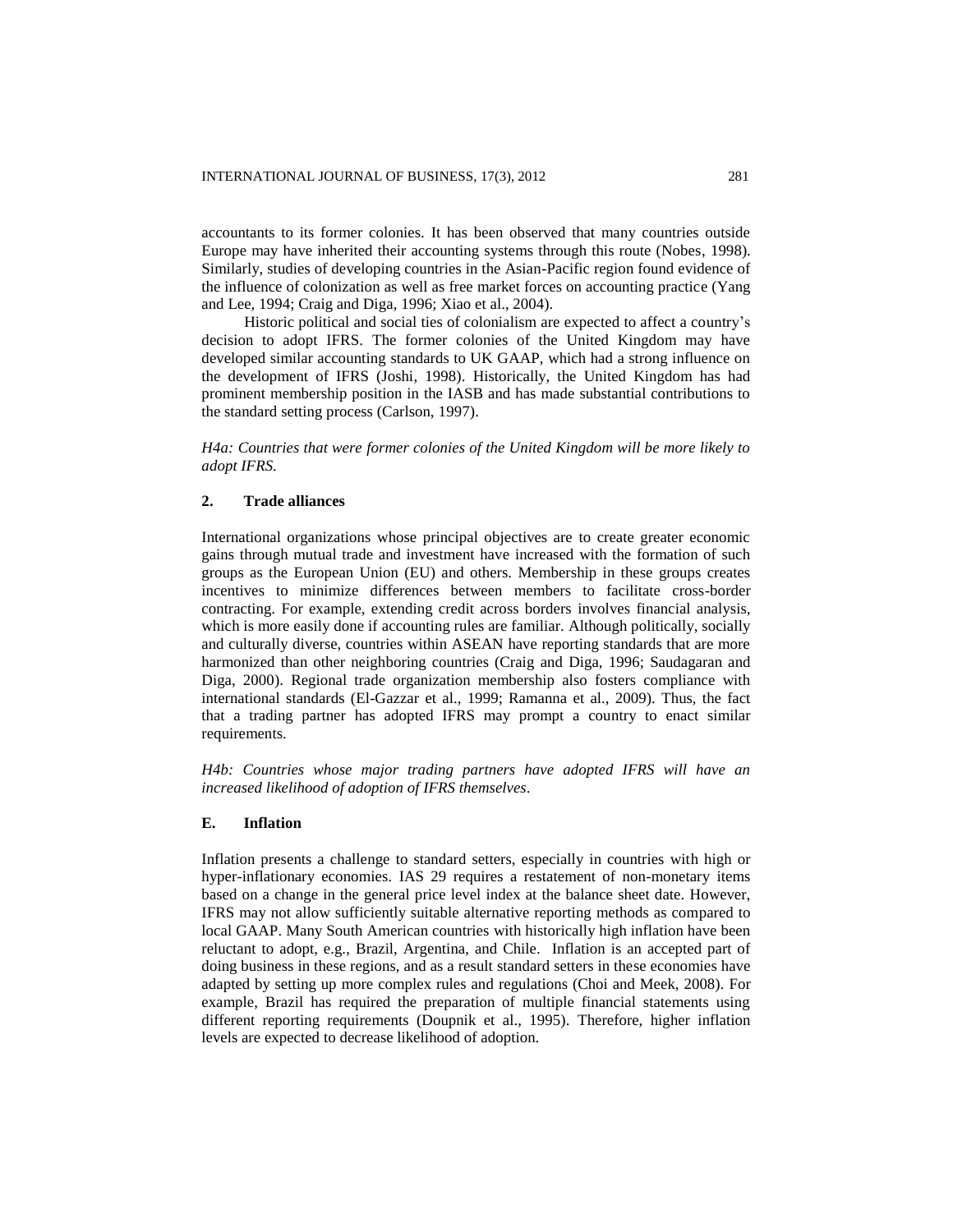*H5: Countries with higher inflation levels will have a decreased likelihood of adoption of IFRS.*

# **F. Economic Development**

As business transactions become more numerous and complex, the process of recording and reporting these transactions will necessarily become more sophisticated as well (Choi and Meek, 2008). However, empirical evidence on the relation between accounting and economic development has been mixed. There is some evidence of a positive relation between disclosure requirements and GNP (Cooke and Wallace, 1990) and GNP growth (Belkaoui, 1995) in developed countries. Rajan and Zingales (1998) found that the growth rate of industries with a greater reliance on external financing was significantly higher in countries with more public disclosures. Salter (1998) summarized this relation by observing that economic development positively impacts disclosure regulation, and when combined with enforcement produces greater financial disclosure.

On the other hand, a study by Adhikari and Tondkar (1992) found no association between economic development and the disclosure requirements of international stock markets. Additionally, Larson and Kenny's (1995) study of developing countries showed a relatively small negative relation between economic growth and IAS adoption. A possible explanation is that economies with limited internal resources may use IFRS adoption as a signaling mechanism to attract foreign capital to generate growth. Therefore, level of economic development is expected to influence IFRS adoption, but the direction will be determined by the empirical results.

*H6: A country's level of economic development will influence the decision to adopt IFRS, but the direction is unsigned.*

#### **G. Education**

A more highly educated population will require more sophisticated accounting systems to meet its information needs. As accounting standards and practices become more complex, the ability to apply and interpret those standards and practices will depend on the educational level of the population (Choi and Meek, 2008). Countries with less sophisticated educational systems may find the transition to IFRS more costly to implement compared to other countries with better education systems. Therefore, education should be positively related to adoption.

*H7: Countries with a more highly educated population will be more likely to adopt IFRS.*

# **H. Culture**

A country's environment influences societal (cultural) values and norms, which are then internalized to shape that society's various institutions (Hofstede, 1980, 1984). Although the construct of culture has been empirically tested in many forms, including religion, language, and patterns of human behavior (e.g., Frank, 1979; Stulz and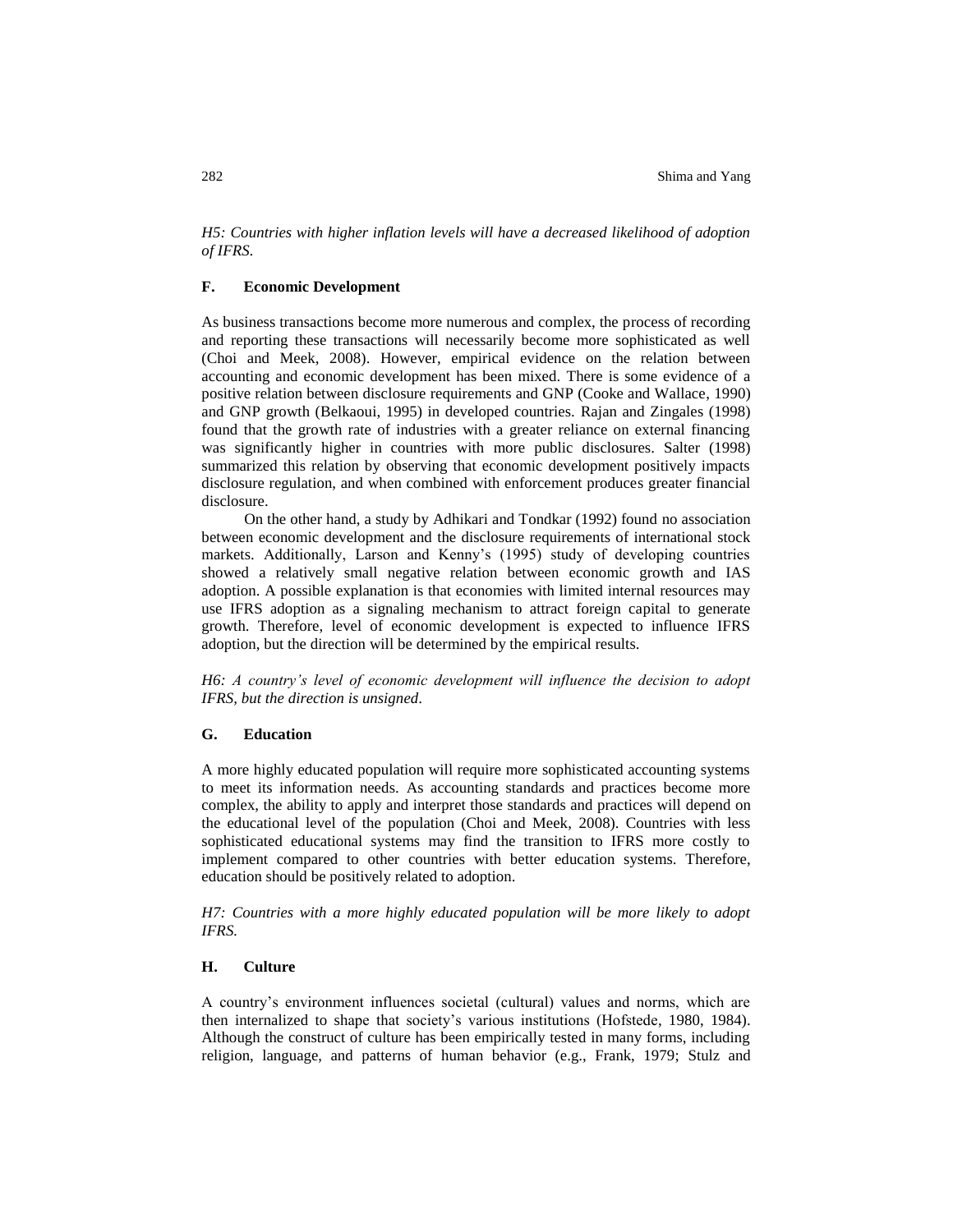Williamson, 2003), Hofstede's cultural dimensions have been the most ubiquitous. Empirical evidence of culture's influence on accounting system development has been mixed, with marketplace and institutional variables surpassing culture in explaining extant disclosure practice (Zarzeski, 1996; Jaggi and Low, 2000).

Uncertainty avoidance (UA) may be the most relevant of Hofstede's cultural values to explain the choice to adopt IFRS. Societies that operate with high UA tend to prefer systems that are relatively more secretive, i.e., certain, and take on a more conservative approach to measurement in order to manage risks. Contracting parties in high UA environments resolve information asymmetries by exchanging information privately, and financial disclosures tend to be lower (e.g., Gray, 1988; Salter, 1998). Gray (1988) formally introduced the construct of culture into theoretical accounting models by linking Hofstede's cultural values with accounting values. Salter and Niswander (1989) empirically tested Gray's model and found that societies with low UA were less likely to have accounting systems that were dictated by prescriptive legal requirements, yet more open in reporting practice (financial disclosure driven by marketplace rather than by rigid accounting rules). It follows that countries with low UA may be more attracted to IFRS for similar reasons. IFRS have been described as more "principle based" rather than "rules based", and proponents claim IFRS creates more efficient markets by making financial reporting that is more transparent and easily comparable (e.g., Zarb, 2006). Therefore, the relationship between adoption of IFRS and UA is expected to be negative.

*H8: Countries with lower levels of uncertainty avoidance will be more likely to adopt IFRS.*

A general prediction model incorporating these hypotheses is presented in the next section with definition of variable constructs.

#### **IV. METHODOLOGY**

#### **A. Data and Descriptive Statistics**

Panel A of Table 1 summarizes the sample selection. An initial sample of 129 countries and territories for IFRS adoption was obtained from a Deloitte Touche Tohmatsu survey supplemented and cross-checked with data from the World Bank Report on Observations of Standards and Codes (ROSC) and IASB website for the years 2000 - 2007. The sample was subsequently reduced due to EU membership and limitations on data availability, resulting in a final sample consisting of 527 observations from 73 countries<sup>3</sup>. EU membership mandates adoption of IFRS by countries regardless of environmental factors that may predict otherwise. The number of observations is most limited for the measure for culture (UA), where sample size is only 47 countries.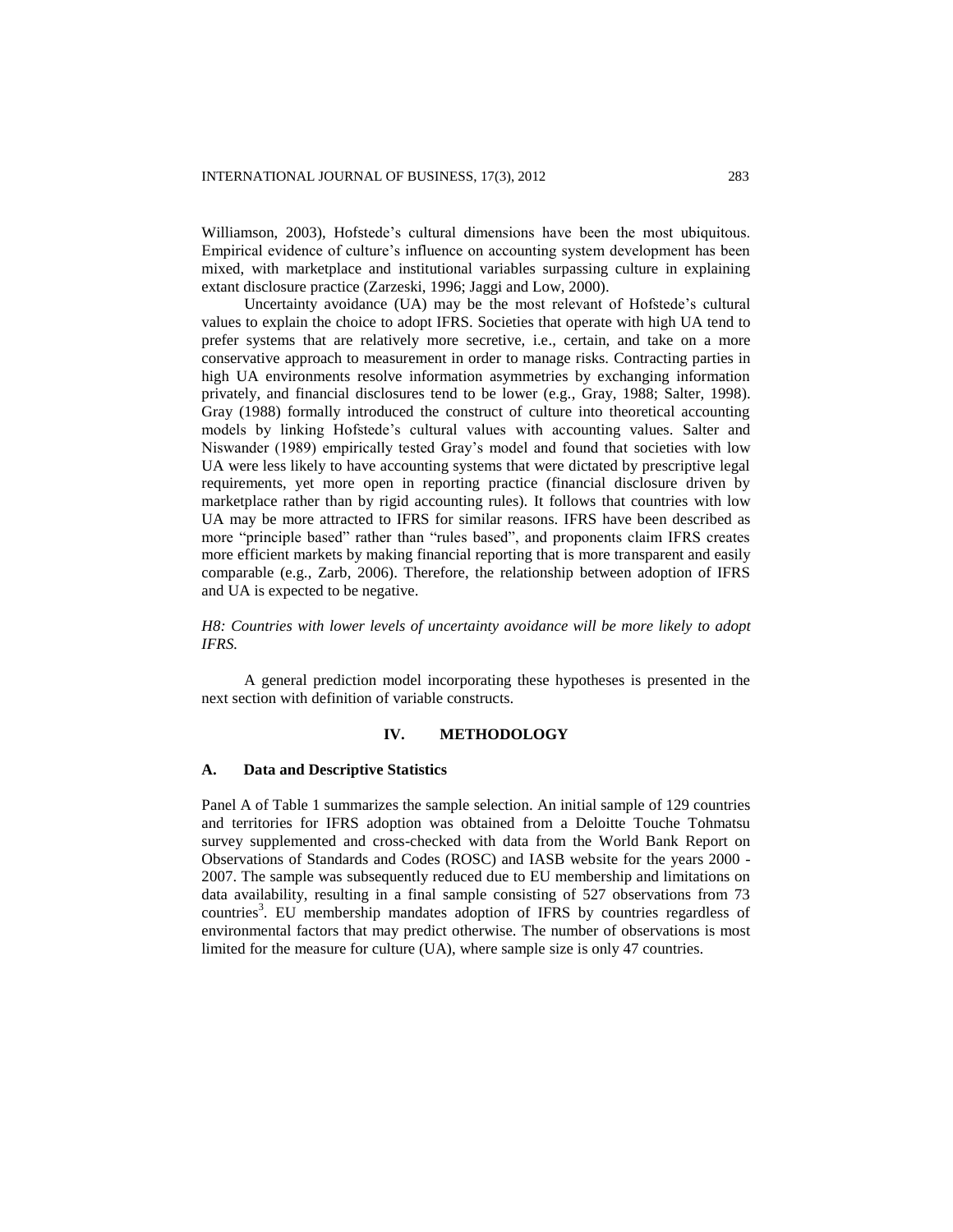| Summary statistics of IFRS for years 2000-2007               |                     |  |  |  |
|--------------------------------------------------------------|---------------------|--|--|--|
| <b>Panel A: Sample Selection</b>                             |                     |  |  |  |
| Observations for which IFRS requirement scores are available | 1,032               |  |  |  |
| Less: EU members                                             | 208                 |  |  |  |
| Observations for which IFRS scores are available, excluding  |                     |  |  |  |
| EU members                                                   | 824                 |  |  |  |
| Less: Missing finance (equity and debt) data                 | 111                 |  |  |  |
| Observations for which IFRS scores and finance data are      |                     |  |  |  |
| available, excluding EU members                              | 713                 |  |  |  |
| Less: Missing tax data                                       | 186                 |  |  |  |
| Number of observations in sample with full data available    | 527                 |  |  |  |
|                                                              |                     |  |  |  |
| Sample Year                                                  | Number of Countries |  |  |  |
| 2000                                                         | 66                  |  |  |  |
| 2001                                                         | 65                  |  |  |  |
| 2002                                                         | 66                  |  |  |  |
| 2003                                                         | 66                  |  |  |  |
| 2004                                                         | 67                  |  |  |  |
| 2005                                                         | 65                  |  |  |  |
| 2006                                                         | 66                  |  |  |  |

| Table 1                                        |
|------------------------------------------------|
| Summary statistics of IFRS for years 2000-2007 |

|  | Panel B: Descriptive Statistics for Dependent Variable by Region |  |  |
|--|------------------------------------------------------------------|--|--|
|  |                                                                  |  |  |

2007 66 527

| Region <sup>-</sup>   | Obs. | % IFRS $= 0$ | % IFRS $= 1$ | % IFRS $= 2$ |
|-----------------------|------|--------------|--------------|--------------|
| East Asia and Pacific | 112  | 59.8         | 19.6         | 20.5         |
| Europe and Central    |      |              |              |              |
| Asia                  | 81   | 42.0         | 25.9         | 32.1         |
| Latin America and     |      |              |              |              |
| Caribbean             | 144  | 39.6         | 11.1         | 49.3         |
| Middle East and       |      |              |              |              |
| North Africa          | 47   | 29.8         | 4.3          | 66.0         |
| North America         | 16   | 100.0        | 0.0          | 0.0          |
| South Asia            | 23   | 82.6         | 17.4         | 0.0          |
| Sub-Saharan Africa    | 104  | 21.2         | 47.1         | 31.7         |
| <b>TOTAL SAMPLE</b>   | 527  | 43.4         | 21.6         | 34.9         |
|                       |      |              |              |              |

IFRS adoption, the dependent variable, was measured by an ordinal scale from zero to two. At the minimum, zero indicates that IFRS is not permitted for domestic financial reporting. Countries with a score of one allow the use of IFRS or require it for some domestically listed companies<sup>6</sup>. At the maximum, a score of two indicates that IFRS are required for all listed companies. See Table 1 Panel B for a summary of the statistics by region, with country designation by the World Bank. The rate of IFRS adoption for the entire sample is over 56%. These statistics demonstrate that although IFRS has gained acceptance globally, there are still large areas, particularly North America and Asia, which retain local GAAP for domestic listing requirements.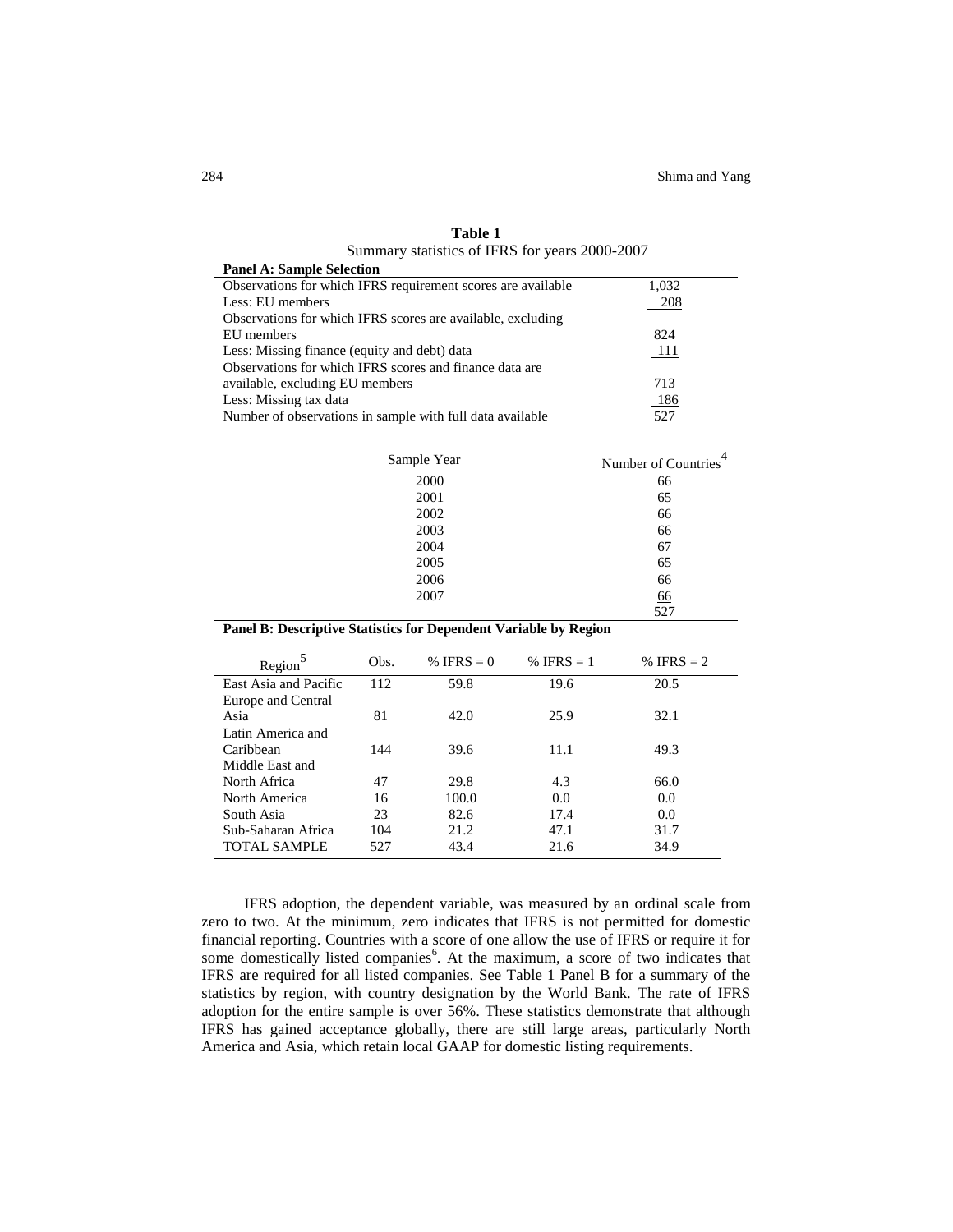To examine the relationship between IFRS adoption and country-level sources of finance, market capitalization data for prior years was obtained from World Development Indicators (WDI, World Bank) to measure equity sourced financing, *EQUITY*. To measure foreign sourced debt financing, *DEBT*, data from WDI and World Factbook (CIA.gov website) was obtained on the amount of total public and private debt owed to nonresidents.<sup>7</sup> Each of these variables was scaled by GDP.

Legal system, *LEGAL*, was measured by an indicator variable equal to unity if the legal system was based on a common law system, zero otherwise. Data for legal system was obtained from World Factbook.

The relative importance of taxation has been measured using a variety of constructs in prior studies. Similar to Salter and Niswander (1995), this study measured the importance of taxation, *TAX*, as the highest marginal corporate tax rate in prior year, obtained from PwC Corporate Tax Worldwide Summaries and WDI.

The political and economic ties construct was based on two variables: *UKCOL*, an indicator variable equal to unity if the country was a former colony of the United Kingdom (source: *Encyclopedia: British Empire*, Nationmaster.com website); and *ONE*, an indicator variable equal to unity if a major trading partner, top import or export partner, has adopted IFRS in prior year (World Factbook).

Inflation, *INFLAT*, is measured as the average inflation rate of consumer prices estimated for the previous ten year period. Data was obtained from WDI and the International Financial Statistics Yearbook (International Monetary Fund).

The level of economic development construct was measured by two variables: *GROWTH*, the average annual growth of GDP; and *CAPFOR*, the average gross capital formation as a percentage of GDP (both obtained from the World Development Report, World Bank). Both measures are an average rate for the previous ten years period.

The country's education level, *LIT*, was measured as the adult literacy rate, average of men and women aged 15 years of age and above, for prior year (WDI).

Lastly, the measure of culture, *UA*, is the country or regional score for uncertainty avoidance (Hofstede, 2001).

Summary statistics for the independent variables are presented in Table 2. Results of group mean testing reveals significant differences in six of the factors. IFRS adoption was significantly lower in countries where *TAX* and *INFLAT* were higher. While IFRS adoption was higher in former UK colonies (*UKCOL)*, had at least one trading partner using IFRS *(ONE)*, and growing (*CAPFOR*). IFRS adoption was also more prevalent in countries that were less educated (*LIT*). While these univariate results were mostly in line with our expectations, regression analysis will shed more light on these findings.

The correlation matrix presented in Table 3 indicates that most variables have the predicted sign with the dependent variable, *IFRS*. Three of the thirteen measures are significantly and positively correlated with *IFRS*: political and economic ties variables as measured by *UKCOL* and *ONE*, and economic development as measured by *CAPFOR*. Relative importance of tax, inflation and education, as measured by *TAX, INFLAT* and *LIT*, were significantly negatively related to IFRS. Most are significant at the .1% level.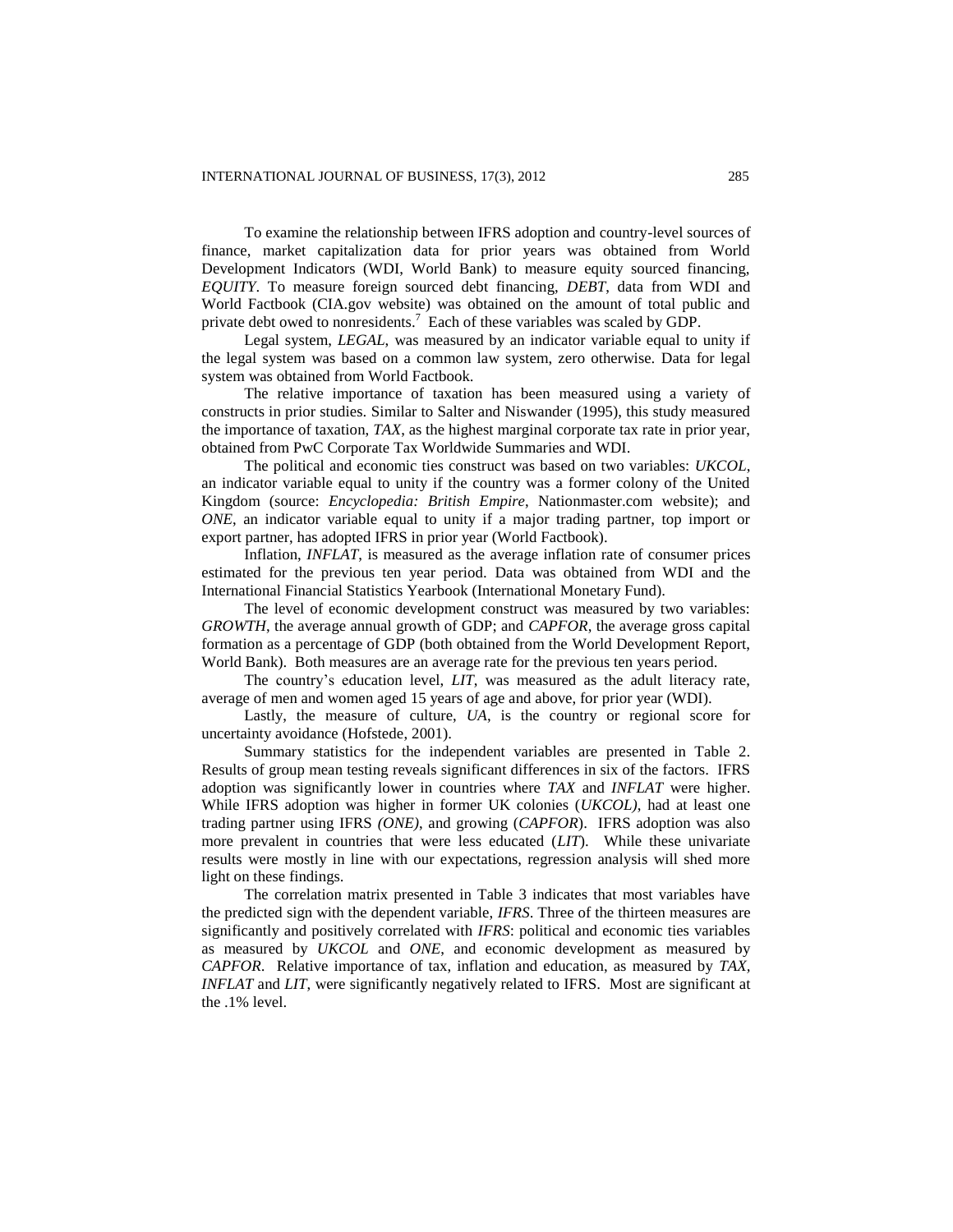|                    |                             | Descriptive statistics for chvironmental variables |     |                      |        |       |                  |         |
|--------------------|-----------------------------|----------------------------------------------------|-----|----------------------|--------|-------|------------------|---------|
|                    |                             |                                                    |     |                      |        |       | 25 <sup>th</sup> | 75th    |
|                    |                             | <b>IFRS</b>                                        |     |                      |        | Std.  | Percen-          | Percen- |
| Factor             | Variable                    | Category                                           | Obs | Mean                 | Median | Dev.  | tile             | tile    |
| Source of Finance  |                             |                                                    |     |                      |        |       |                  |         |
| a. Equity          | <b>EQUITY</b>               | (0) Prohibit                                       | 229 | 49.99                | 33.60  | 53.15 | 11.20            | 70.70   |
|                    |                             | $(1)$ Permit                                       | 114 | 44.52                | 17.85  | 78.96 | 6.00             | 37.20   |
|                    |                             | $(2)$ Require                                      | 184 | 48.95                | 24.05  | 81.34 | 8.70             | 58.60   |
|                    |                             | Group F-test                                       |     | 0.24                 |        |       |                  |         |
| b. Foreign         | <i>DEBT</i>                 | (0) Prohibit                                       | 229 | 0.46                 | 0.40   | 0.30  | 0.26             | 0.59    |
| Finance            |                             | $(1)$ Permit                                       | 114 | 0.53                 | 0.41   | 0.47  | 0.19             | 0.71    |
|                    |                             | $(2)$ Require                                      | 184 | 1.82                 | 0.39   | 12.10 | 0.27             | 0.64    |
|                    |                             | Group F-test                                       |     | 2.08                 |        |       |                  |         |
| Legal              | LEGAL                       | (0) Prohibit                                       | 229 | 0.35                 | 0.00   | 0.48  | 0.27             | 0.64    |
| System             |                             | $(1)$ Permit                                       | 114 | 0.39                 | 0.00   | 0.49  | 0.00             | 1.00    |
|                    |                             | $(2)$ Require                                      | 184 | 0.40                 | 0.00   | 0.49  | 0.00             | 1.00    |
|                    |                             | Group F-test                                       |     | 0.60                 |        |       |                  |         |
| Taxation           | TAX                         | (0) Prohibit                                       | 229 | $0.02***$            | 32.00  | 7.95  | 28.00            | 35.00   |
|                    |                             | $(1)$ Permit                                       | 114 | $27.57$ <sup>*</sup> | 30.00  | 5.71  | 25.00            | 30.00   |
|                    |                             | (2) Require                                        | 184 | $25.22***$           | 28.00  | 9.67  | 20.00            | 30.00   |
|                    |                             | Group F-test                                       |     | $17.59***$           |        |       |                  |         |
|                    | Political and Economic Ties |                                                    |     |                      |        |       |                  |         |
| a. Colonial- UKCOL |                             | $(0)$ Prohibit                                     | 229 | $0.34***$            | 0.00   | 0.47  | 0.00             | 1.00    |
| ism                |                             |                                                    |     |                      |        |       |                  |         |
|                    |                             | $(1)$ Permit                                       | 114 | 0.61                 | 1.00   | 0.49  | 0.00             | 1.00    |
|                    |                             | (2) Require                                        | 184 | $0.53***$            | 1.00   | 0.50  | 0.00             | 1.00    |
|                    |                             | Group F-test                                       |     | $13.95***$           |        |       |                  |         |
| b. Trade           | ONE                         | (0) Prohibit                                       | 229 | $0.19***$            | 0.00   | 0.39  | 0.00             | 0.00    |
| Alliances          |                             | $(1)$ Permit                                       | 114 | $0.59***$            | 1.00   | 0.49  | 0.00             | 1.00    |
|                    |                             | $(2)$ Require                                      | 184 | $0.37***$            | 0.00   | 0.48  | 0.00             | 1.00    |
|                    |                             | Group F-test                                       |     | $30.97***$           |        |       |                  |         |
| Inflation          | <i><b>INFLAT</b></i>        | $(0)$ Prohibit                                     | 229 | $34.57***$           | 8.30   | 76.76 | 3.10             | 20.60   |
|                    |                             | $(1)$ Permit                                       | 114 | 21.56                | 9.60   | 21.61 | 7.30             | 29.00   |
|                    |                             | (2) Require                                        | 184 | $14.76***$           | 9.00   | 18.44 | 3.60             | 16.85   |
|                    |                             | Group F-test                                       |     | $7.48***$            |        |       |                  |         |
|                    | Economic GROWTH             | $(0)$ Prohibit                                     | 229 | 3.18                 | 3.50   | 2.82  | 2.20             | 4.70    |
| Develop-           |                             | $(1)$ Permit                                       | 114 | 3.73                 | 3.75   | 3.51  | 2.10             | 5.90    |
| ment               |                             |                                                    |     |                      |        |       |                  |         |
|                    |                             | $(2)$ Require                                      | 184 | 3.67                 | 3.70   | 2.14  | 2.80             | 4.65    |
|                    |                             |                                                    |     |                      |        |       |                  |         |
|                    |                             | Group F-test                                       |     | 2.25                 |        |       |                  |         |
|                    |                             |                                                    |     |                      |        |       |                  |         |
|                    | <b>CAPFOR</b>               | (0) Prohibit                                       | 229 | $15.08***$           | 19.00  | 10.52 | 6.60             | 22.00   |
|                    |                             | $(1)$ Permit                                       | 114 | 17.31                | 17.50  | 10.48 | 12.40            | 23.00   |
|                    |                             | (2) Require                                        | 184 | $18.71***$           | 19.00  | 7.40  | 16.50            | 23.00   |
|                    |                             | Group F-test                                       |     | $7.57***$            |        |       |                  |         |
| Education          | <b>LIT</b>                  | (0) Prohibit                                       | 229 | $88.11***$           | 93.00  | 15.47 | 87.00            | 98.00   |
|                    |                             | $(1)$ Permit                                       | 114 | 85.92                | 86.00  | 8.77  | 80.00            | 93.00   |
|                    |                             | (2) Require                                        | 184 | $84.55***$           | 86.00  | 12.31 | 77.00            | 94.00   |
|                    |                             | Group F-test                                       |     | $3.83*$              |        |       |                  |         |
| Culture            | UA                          | $(0)$ Prohibit                                     | 194 | 65.37                | 69.00  | 22.27 | 48.00            | 85.00   |
|                    |                             | $(1)$ Permit                                       | 53  | 61.57                | 52.00  | 24.97 | 49.00            | 90.00   |
|                    |                             | (2) Require                                        | 116 | 62.93                | 68.00  | 23.47 | 52.00            | 86.00   |
|                    |                             | Group F-test                                       |     | 0.76                 |        |       |                  |         |

**Table 2** Descriptive statistics for environmental variables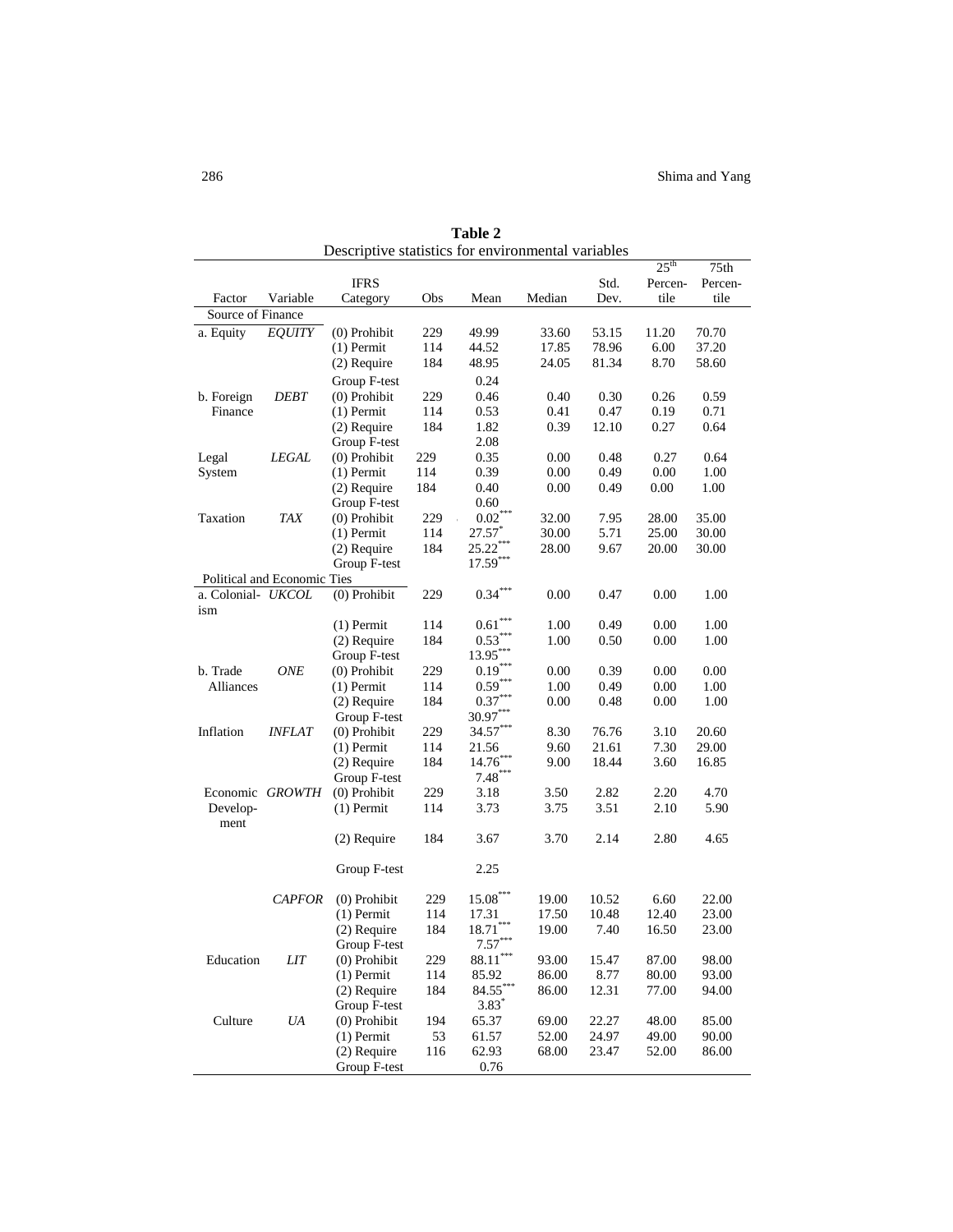EQUITY is market capitalization as a percentage of GDP; LEGAL is dummy variable equal to unity if legal system is based on a common law system; TAX is highest marginal corporate tax rate; UKcol is a dummy equal to unity if the country was a former colony of the United Kingdom; DEBT is the amount of total public and private debt owed to nonresidents repayable in foreign currency, goods, or services calculated on an exchange rate basis; ONE is equal to unity if a major trading partner has adopted IFRS; INFLAT is the average inflation rate of consumer prices for prior ten year period; GROWTH is average annual growth of GDP for prior ten year period; CAPFOR is gross capital formation as a percentage of GDP; LIT is adult literacy rate or percentage of people 15 years of age and above that are literate; UA is the country or region score for uncertainty avoidance (Hofstede, 1984). All variables are based on prior year data or nearest estimated year, except for INFLAT and GDP growth rate that are for prior ten year period as noted above.

\*, \*\*, \*\*\* Significant at 0.05, 0.01, and 0.001, respectively

| Table 3                                                                                                                          |                        |                        |                              |               |             |                        |
|----------------------------------------------------------------------------------------------------------------------------------|------------------------|------------------------|------------------------------|---------------|-------------|------------------------|
|                                                                                                                                  |                        |                        | Pair-wise correlation matrix |               |             |                        |
|                                                                                                                                  | <b>IFRS</b>            | EQUITY                 | <b>DEBT</b>                  | <b>LEGAL</b>  | <b>TAX</b>  | <b>UKCOL</b>           |
| <b>IFRS</b>                                                                                                                      | 1.000                  |                        |                              |               |             |                        |
| <b>EQUITY</b>                                                                                                                    | $-0.008$               | 1.000                  |                              |               |             |                        |
| <b>DEBT</b>                                                                                                                      | 0.082                  | $-0.046$               | 1.000                        |               |             |                        |
| <b>LEGAL</b>                                                                                                                     | 0.044                  | $0.363***$             | $-0.036$                     | 1.000         |             |                        |
| <b>TAX</b>                                                                                                                       | $-0.251***$            | $-0.212***$            | 0.064                        | $0.305***$    | 1.000       |                        |
| <b>UKCOL</b>                                                                                                                     | $0.177^{\ast\ast\ast}$ | $0.301***$             | 0.067                        | $0.769***$    | $0.092*$    | 1.000                  |
| <b>ONE</b>                                                                                                                       | $0.183***$             | 0.041                  | $0.098*$                     | $0.109*$      | $-0.067$    | $0.211^{\ast\ast\ast}$ |
| <b>INFLAT</b>                                                                                                                    | $-0.165***$            | $-0.192***$            | $-0.020$                     | $-0.197***$   | $-0.081$    | $-0.243***$            |
| <b>GROWTH</b>                                                                                                                    | 0.080                  | 0.076                  | 0.013                        | 0.062         | $-0.080$    | $0.166^{***}$          |
| <b>CAPFOR</b>                                                                                                                    | $0.167^{\ast\ast\ast}$ | 0.074                  | 0.041                        | $-0.030$      | $-0.117***$ | $-0.006$               |
| <b>LIT</b>                                                                                                                       | $-0.119$ **            | $0.159^{\ast\ast\ast}$ | $-0.023$                     | $-0.243***$   | $-0.126$ ** | $-0.326$ ***           |
| UA                                                                                                                               | $-0.052$               | $-0.413***$            | 0.037                        | $-0.541***$   | $-0.035$    | $-0.566$ ***           |
|                                                                                                                                  |                        |                        |                              |               |             |                        |
|                                                                                                                                  | <b>ONE</b>             | <b>INFLAT</b>          | <b>GROWTH</b>                | <b>CAPFOR</b> | <b>LIT</b>  | UA                     |
| <b>ONE</b>                                                                                                                       | 1.000                  |                        |                              |               |             |                        |
| <b>INFLAT</b>                                                                                                                    | 0.041                  | 1.000                  |                              |               |             |                        |
| <b>GROWTH</b>                                                                                                                    | $-0.034$               | $-0.343***$            | 1.000                        |               |             |                        |
| <b>CAPFOR</b>                                                                                                                    | 0.035                  | $-0.224***$            | $0.353^{\ast\ast\ast}$       | 1.000         |             |                        |
| <i>LIT</i>                                                                                                                       | $-0.088$ <sup>*</sup>  | $0.173^{\ast\ast\ast}$ | $-0.155***$                  | 0.060         | 1.000       |                        |
| UA<br>$EPRS$ is level of $EPRS$ adoption $(0, t_0, 2)$ . $EQI IITY$ is market capitalization as a percentage of $GDPI I EGMI$ is | $-0.093$               | $0.280***$             | $-0.325***$                  | $-0.215***$   | 0.067       | 1.000                  |

IFRS is level of IFRS adoption (0 to 2); EQUITY is market capitalization as a percentage of GDP; LEGAL is dummy variable equal to unity if legal system is based on a common law system; TAX is highest marginal corporate tax rate; UKCOL is a dummy equal to unity if the country was a former colony of the United Kingdom; DEBT is the amount of total public and private debt owed to nonresidents repayable in foreign currency, goods, or services calculated on an exchange rate basis; ONE is equal to unity if a major trading partner has adopted IFRS; INFLAT is the average inflation rate of consumer prices for prior ten year period; GROWTH is average annual growth of GDP for prior ten year period; CAPFOR is gross capital formation as a percentage of GDP; LIT is adult literacy rate or percentage of people 15 years of age and above that are literate; UA is the country or region score for uncertainty avoidance (Hofstede, 1984).

\*, \*\*, \*\*\* Significant at 0.05, 0.01, and 0.001, respectively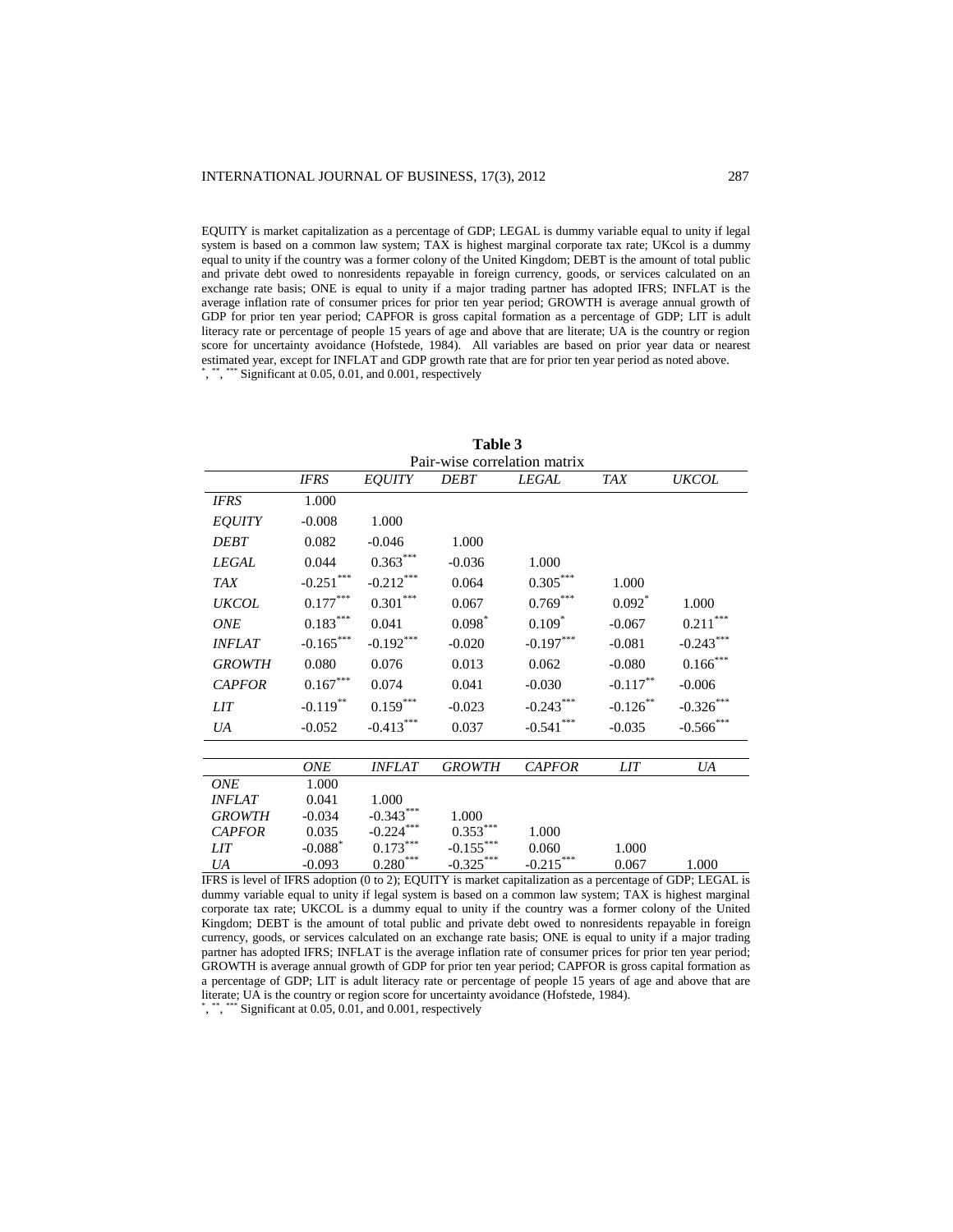# **B. Regression Model**

Based on the previous discussion, the final prediction model is presented below.

$$
Z_{it} = \beta_0 + \beta_1 EQUITY_{it} + \beta_2 DEBT_{it} + \beta_3 LEGAL_{it} + \beta_4 TAX_{it} + \beta_5 UKCOL_{it} + \beta_6 ONE_{it} + \beta_7 INFLAT_{it} + \beta_8 GROWTH_{it} + \beta_9 CAPFOR_{it} + \beta_{10} LIT_{it} + \beta_{11} UA_{it}
$$

where *Z* is the ordinal response of country *i* in year *t* to IFRS adoption .

The extremely high correlation between *LEGAL* and *UKCOL* (*r ≈ .769, p<.001* and VIF score of 7.19 and 6.37, respectively) precluded including both variables in the same regression. Although both exhibited positive coefficients, and *UKCOL* was chosen for inclusion in the analyses based on its higher significance level. Similarly, separate regressions were run without the measure of culture (*UA*) due to the significant correlation with other variables and the reduced sample size.<sup>8</sup>

#### **V. RESULTS**

# **A. Panel Analysis: Random Effects Logit Results**

Table 4 presents results of logit random-effects regressions testing variations of the basic prediction model. Hausman testing with fixed effects regression of the full model indicated that random effects can be appropriately used for analysis. Year indicator variables were added to the full and reduced model to control for possible temporal autocorrelation of the residuals. The year variables were increasingly positive and significant at the 1% level beginning in 2004, which is an indication of the growing popularity of IFRS. The regression results showed that most coefficients had the predicted sign, with the exception of *UA*. Although the univariate results indicated a negative relation between UA and IFRS adoption, the multivariate results may be as a result of the high correlation of UA with other variables. Overall, results indicate that all variables were significant at least at the 5% level in most of the models.

The factor measuring equity source of finance (*EQUITY)* was consistently negatively related to IFRS adoption and significant at least at the 5% level in all models. Similarly, measures of the importance of taxation and inflation, *TAX* and *INFLAT,* were negatively related to IFRS adoption and significant in most models. The negative coefficients for these variables may reflect a concern by standard setters for internal issues that hinder adoption, such as political costs involved with negation between interest groups or reservations policy makers have about the standards and potential conversion costs.

The political and social ties variable, *UKCOL,* indicates that adoption is significantly increased if a country was a former UK colony. Similarly, a country having at least one top import or export partner that has adopted IFRS (*ONE*) is associated with greater likelihood of adoption. Higher levels of foreign sourced debt were positively related to adoption. These results may suggest that political and economic relations with other countries, i.e., "globalization", provide a strong incentive for country policy setters to adopt IFRS.

GNP average growth over the previous ten year period (*GROWTH*), a proxy for economic development, was moderately related to IFRS adoption. These results are in contrast to earlier studies by Larson et al. (1995) and Guan et al. (2004) that show a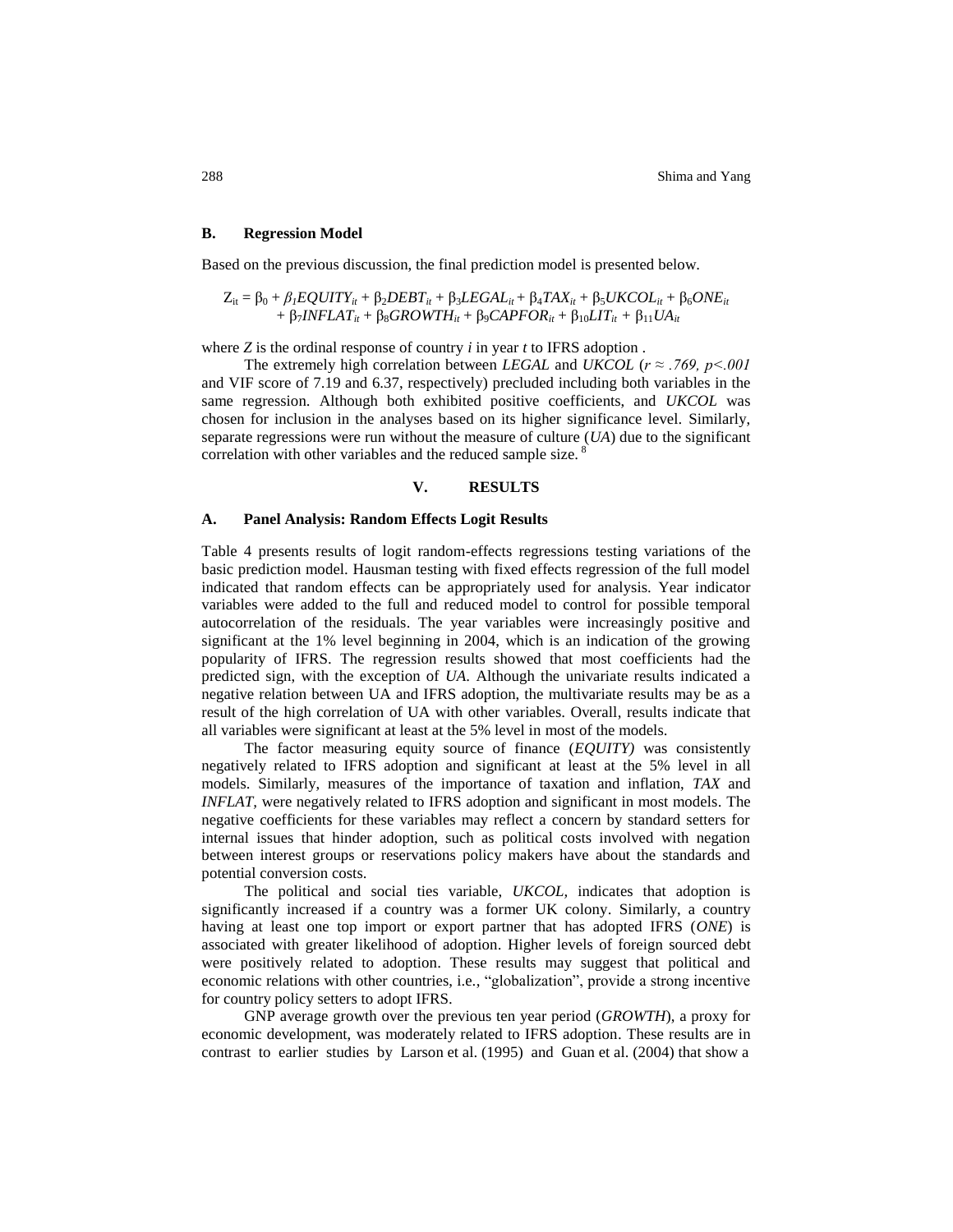|                |                          |                        |             |                           | Model $(4)$  |
|----------------|--------------------------|------------------------|-------------|---------------------------|--------------|
|                |                          |                        |             | Model $(3)$ w/o           | w/o LEGAL,   |
|                | Predicted                | Model $(1)$            | Model $(2)$ | <b>LEGAL</b>              | UA           |
|                | sign                     | w/o LEGAL              | w/o UKCOL   | w Year dummy w Year dummy |              |
| <b>EQUITY</b>  |                          | $-0.0211$ <sup>*</sup> | $-0.020$    | $-0.061$ <sup>*</sup>     | $-0.033*$    |
|                |                          | $(-2.92)$              | $(-2.66)$   | $(-2.80)$                 | $(-2.65)$    |
| <b>DEBT</b>    | $^{+}$                   | $5.118***$             | $5.162***$  | $11.084***$               | $6.470^{*}$  |
|                |                          | (3.27)                 | (3.33)      | (2.51)                    | (2.17)       |
| <b>TAX</b>     |                          | $-0.285$ ***           | $-0.267$ ** | $-0.741**$                | $-1.106$     |
|                |                          | $(-3.48)$              | $(-3.48)$   | $(-2.97)$                 | $(-3.41)$    |
| <b>UKCOL</b>   | $^{+}$                   | $10.248***$            | dropped     | $25.592***$               | $4.263***$   |
|                |                          | (4.57)                 |             | (3.50)                    | (2.33)       |
| <b>LEGAL</b>   | $^{+}$                   | Dropped                | $10.127***$ | dropped                   | dropped      |
|                |                          |                        | (4.48)      |                           |              |
| <b>ONE</b>     | $^{+}$                   | $1.780^{*}$            | $1.769*$    | 2.726                     | $8.395***$   |
|                |                          | (2.17)                 | (2.16)      | (1.27)                    | (3.10)       |
| <b>INFLAT</b>  |                          | $-0.119***$            | $-0.118***$ | $-0.172***$               | $-0.306$     |
|                |                          | $(-4.46)$              | $(-4.48)$   | $(-2.81)$                 | $(-3.31)$    |
| <b>GROWTH</b>  | $\overline{\mathcal{C}}$ | 0.022                  | 0.043       | 0.575                     | $0.853^{**}$ |
|                |                          | (0.09)                 | (0.18)      | (1.60)                    | (2.76)       |
| <b>CAPFOR</b>  | $\overline{\mathcal{L}}$ | $0.347***$             | $0.352***$  | 0.290                     | 0.124        |
|                |                          | (3.80)                 | (3.82)      | (1.68)                    | (0.85)       |
| <i>LIT</i>     | $^{+}$                   | $0.116*$               | $0.117*$    | $0.336^{\ast\ast}$        | $0.489***$   |
|                |                          | (2.28)                 | (2.31)      | (2.91)                    | (3.01)       |
| UA             |                          | $0.146***$             | $0.146***$  | $0.336^{**}$              | dropped      |
|                |                          | (4.24)                 | (4.21)      | (3.47)                    |              |
| Intercept      |                          | included               | included    | included                  | included     |
| Year dummy     |                          | dropped                | dropped     | included                  | included     |
|                |                          |                        |             |                           |              |
| N              |                          | 363                    | 363         | 363                       | 527          |
| Wald $\chi^2$  |                          | 26.03                  | 25.85       | 13.75                     | 16.80        |
| Prob> $\chi^2$ |                          | .0037                  | .0039       | .6844                     | .3985        |

**Table 4** Results of panel analysis random effect Logit regressions (t-statistics in parentheses)

Variables are as defined in Section 4.2. Random-effect logit regression of the adoption model:

 $Z_{it} = \beta_0 + \beta_1 EQUITY_{it} + \beta_2 DEBT_{it} + \beta_3 TAX_{it} + \beta_4 UKCOL_{it} + \beta_6 ONE_{it} + \beta_7 INFLAT_{it} + \beta_8 GROWTH_{it} + \beta_7 I(X)$ β9*CAPFORit* + β10*LITit +* β11*UAit + e*

\*, \*\*, \*\*\*\*\* Significant at 0.05, 0.01, and 0.001 (all one-tail except when the sign is not predicted), respectively

negative relation with adoption and may be an indication of the popularity of IFRS. Similarly, average capital formation (*CAPFOR*) moderately increased the likelihood of adoption. Considering both, these results suggest that countries whose economies are expanding and increasing capital are more willing to adopt IFRS. This observation is consistent with the findings for foreign debt, *DEBT*, which emphasizes the draw of foreign capital as a major "selling point" for IFRS. Finally, a more highly educated population, *LIT*, is associated with a higher likelihood of adoption.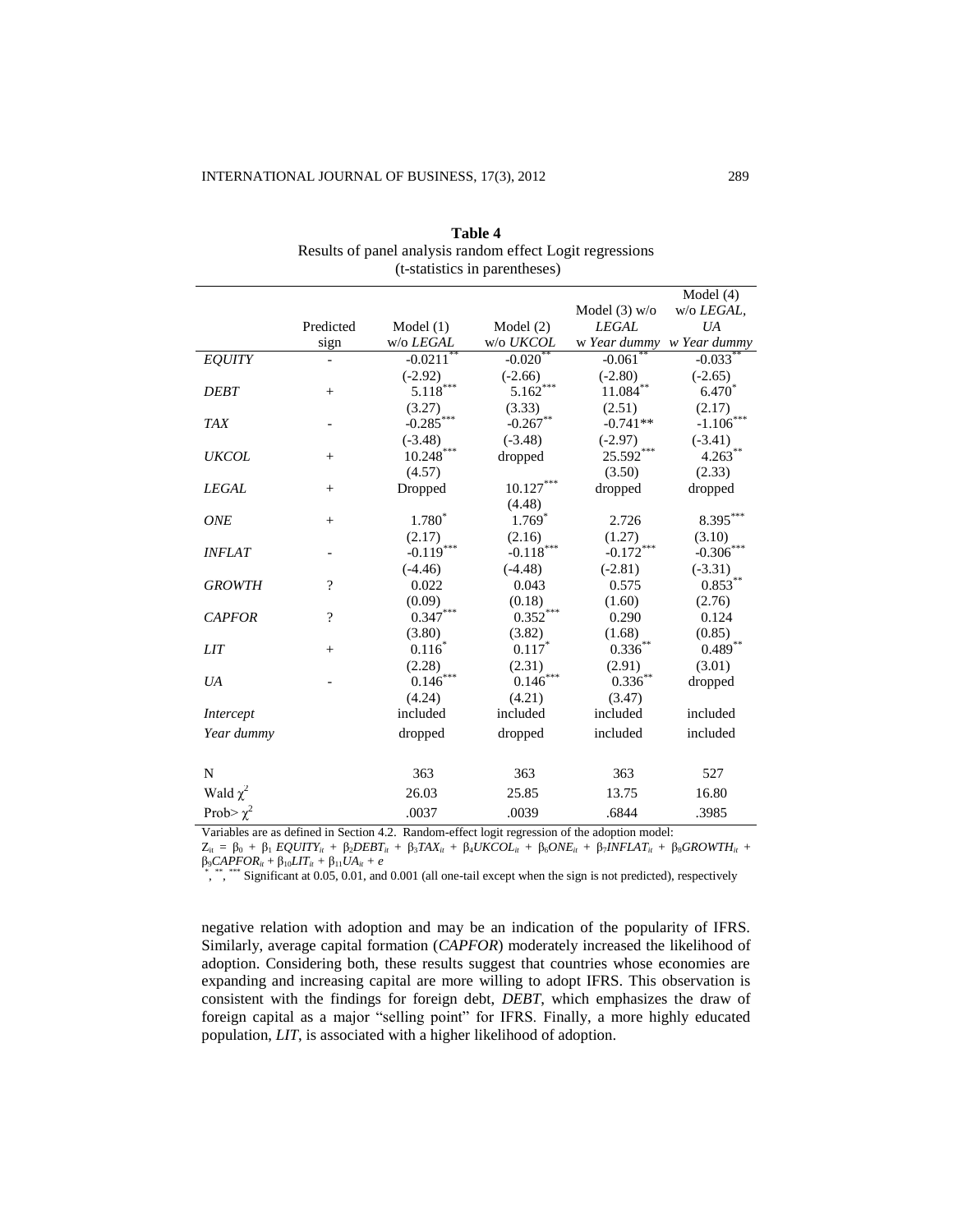# **B. Robustness Checks**

In this section, the previous findings are subjected to various robustness checks. First, regressions were re-run including EU countries<sup>9</sup> and presented in Table 5. Results reveal that although signage is predominately similar to the previous results, only *DEBT, TAX, UKCOL* and *INFLAT* remain significant. These results may reflect the success of the EU in their efforts to harmonize accounting policy to the exclusion of all other environmental factors.

|                |                          |                 | $(t$ -statistics in parentheses) |               |               |
|----------------|--------------------------|-----------------|----------------------------------|---------------|---------------|
|                |                          | Model $(3)$ w/o | Model (3a)                       | Model $(4)$   | Model (4a)    |
|                | Predicted                | <b>LEGAL</b>    | w/o UKCOL                        | w/o LEGAL, UA | w/o UKCOL, UA |
|                | sign                     | w Year dummy    | w Year dummy                     | w Year dummy  | w Year dummy  |
| EQUITY         |                          | $-0.011$        | $-0.008$                         | $-0.028$      | $-0.022$      |
|                |                          | $(-0.61)$       | $(-0.75)$                        | $(-1.51)$     | $(-1.28)$     |
| <b>DEBT</b>    | $+$                      | 6.90            | $8.672*$                         | $6.125***$    | 5.615         |
|                |                          | (1.25)          | (2.08)                           | (2.79)        | (1.77)        |
| <b>TAX</b>     |                          | $-0.336$ **     | $-0.398$ **                      | $-0.556$ ***  | $-0.390$ **   |
|                |                          | $(-2.68)$       | $(-3.02)$                        | $(-2.83)$     | $(-3.05)$     |
| <b>UKCOL</b>   | $^{+}$                   | 0.983           | dropped                          | $6.147***$    | dropped       |
|                |                          | (0.35)          |                                  | (2.57)        |               |
| <b>LEGAL</b>   | $\! + \!\!\!\!$          | dropped         | $-4.040$                         | dropped       | 0.911         |
|                |                          |                 | $(-0.98)$                        |               | (0.36)        |
| <b>ONE</b>     | $^{+}$                   | 3.391           | 2.789                            | 2.340         | 1.811         |
|                |                          | (1.55)          | (1.00)                           | (1.21)        | (1.16)        |
| <b>INFLAT</b>  | $\qquad \qquad -$        | $-0.074$        | $-0.098$                         | $-0.079$      | $-0.069$ **   |
|                |                          | $(-0.97)$       | $(-1.21)$                        | $(-2.67)$     | $(-3.18)$     |
| <b>GROWTH</b>  | $\overline{\mathcal{L}}$ | $-0.431$        | $-0.473$                         | $-0.400$      | $-0.311$      |
|                |                          | $(-0.73)$       | $(-0.72)$                        | $(-0.89)$     | $(-0.87)$     |
| <b>CAPFOR</b>  | $\gamma$                 | 0.174           | 0.160                            | 0.208         | 0.176         |
|                |                          | (1.48)          | (1.14)                           | (1.80)        | (1.73)        |
| <b>LIT</b>     | $^{+}$                   | $-0.122$        | $-0.108$                         | 0.011         | $-0.028$      |
|                |                          | $(-1.23)$       | $(-0.93)$                        | (0.11)        | $(-0.44)$     |
| UA             |                          | $-0.021$        | $-0.042$                         | dropped       | dropped       |
|                |                          | $(-0.34)$       | $(-0.61)$                        |               |               |
| Intercept      |                          | included        | included                         | included      | included      |
| Year           |                          | included        | included                         | included      | included      |
| dummy          |                          |                 |                                  |               |               |
|                |                          |                 |                                  |               |               |
| N              |                          | 508             | 508                              | 697           | 697           |
| Wald $\chi^2$  |                          | 76.13           | 73.96                            | 145.49        | 83.32         |
| Prob> $\chi^2$ |                          | .000            | .000                             | .000          | .000          |

**Table 5** Results of panel analysis random effect Logit regressions with EU countries (t-statistics in parentheses*)*

Variables are as defined in Section 4.2. Random-effect logit regression of the adoption model:

 $Z_{it} = \beta_0 + \beta_1 EQUITY_{it} + \beta_2 DEBT_{it} + \beta_3 TAX_{it} + \beta_4 UKCOL_{it} + \beta_6 ONE_{it} + \beta_7 INFLAT_{it} + \beta_8 GROWTH_{it} +$ 

 $\beta_9 \text{C}APFOR_{it} + \beta_{10} LIT_{it} + \beta_{11} UA_{it} + e$ <br>\*, \*\* \*\*\*\* Significant at 0.05, 0.01, and 0.001 (all one-tail except when the sign is not predicted), respectively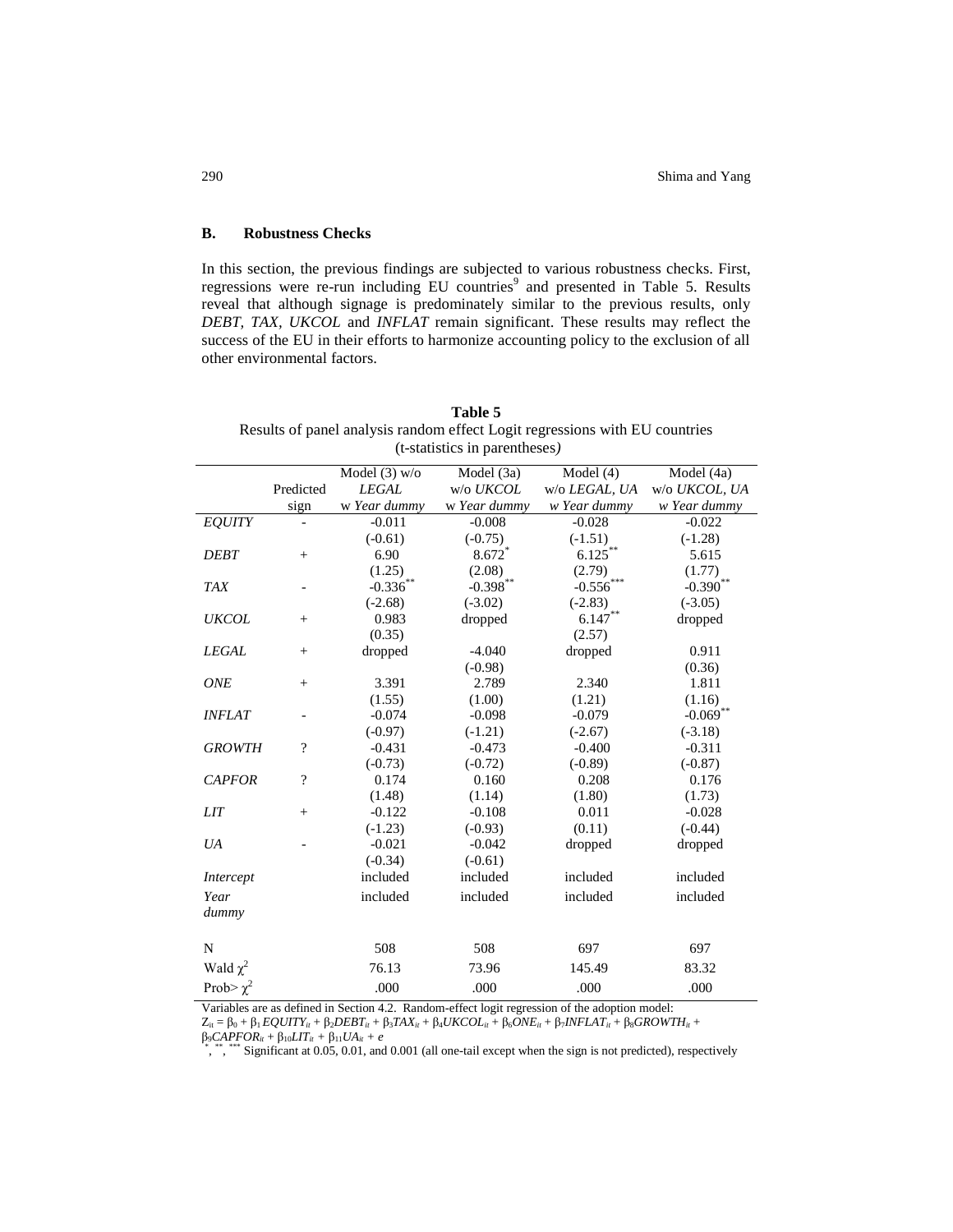Next, 2SLS was used to control for possible endogeniety of *LEGAL,* using *UKCOL* as the exogenous variable with similar results. A Hausman test of the coefficients confirms that regular regressions are sufficient for our tests. Regressions were also rerun using a binary dependent variable, where one indicates that the country allows or requires the use of IFRS and zero otherwise, and a truncated model eliminating outliers at the 5% level show similar signage but an overall drop in significance levels (results untabulated).

Alternative proxies for some constructs were tested. Regressions substituting lnGDP for average GDP growth (*GROWTH)* found a significantly negative association with IFRS adoption. These findings may not necessarily be a contradiction of the previous results, but rather a confirmation of the neoclassical prediction of an inverse relation between level of economic development and rate of growth<sup>10</sup>. A variable indicating whether the country came into existence since 1990 (NEW) was not significant (results untabulated).

The relative importance of taxation was alternatively proxied by two variables. The first was a variable based on the proportion of tax revenues to GDP. The other, Ali and Hwang's (2000) measure based on financial and tax alignment developed by Alford et al. (1993). The results confirmed a negative but less significant relation with IFRS adoption (results untabulated).

Finally, it is not totally clear why a negative relation exits between the relative importance of equity financing (*EQUITY*) and IFRS adoption. To further investigate, the sample was separated into terciles based on relative size of equity markets with the results of ordered logit regressions reported in Table 6. The results indicate that the previous findings are driven by countries with smaller equity markets adopting IFRS*,* and to a lesser extent countries with larger capital markets not adopting IFRS. This

| (t-statistics in parentheses) |               |                              |                      |  |  |
|-------------------------------|---------------|------------------------------|----------------------|--|--|
|                               |               | Size of Equity Market        |                      |  |  |
|                               | Lower Tercile | Middle Tercile               |                      |  |  |
| Predicted                     | (EOUITY       | $(8.7<$ <i>EOUITY&lt;38.</i> | <b>Upper Tercile</b> |  |  |

| Table 6                                                                                |
|----------------------------------------------------------------------------------------|
| Results of ordered Logit regressions - sample based on relative size of equity markets |
| (t-statistics in parentheses)                                                          |

|                 |           | Size of Equity Market |                    |                                   |
|-----------------|-----------|-----------------------|--------------------|-----------------------------------|
|                 |           | Lower Tercile         | Middle Tercile     |                                   |
|                 | Predicted | (EOUITY               | (8.7 < EOUTY < 38. | <b>Upper Tercile</b>              |
|                 | sign      | <8.7                  | 3)                 | (38.3 <equity)< td=""></equity)<> |
| <b>EOUITY</b>   |           | $0.520^*$             | $-0.032$           | $-0.005$                          |
|                 |           | (2.07)                | $(-1.36)$          | $(-1.77)$                         |
| Other Variables |           | included              | included           | included                          |
| Intercept       |           | included              | included           | included                          |
| N               |           | 60                    | 131                | 172                               |
| LR $\chi^2$     |           | 52.54                 | 61.78              | 50.30                             |
| Prob> $\chi^2$  |           | .000                  | .000               | .000                              |
| Psuedo $R^2$    |           | 44.54                 | 22.91              | 15.75                             |

Variables are as defined in Section 4.2. Random-effect logit regression of the adoption model:  $Z_{it} = \beta_0 + \beta_1 EQUITY_{it} + \beta_2 DEBT_{it} + \beta_3 TAX_{it} + \beta_4 UKCOL_{it} + \beta_6 ONE_{it} + \beta_7 INFLAT_{it} + \beta_8 GROWTH_{it} + \beta_9 SCHOMI$ 

β9*CAPFORit* + β10*LITit +* β11*UAit* \*

Significant at 0.05 (one-tail)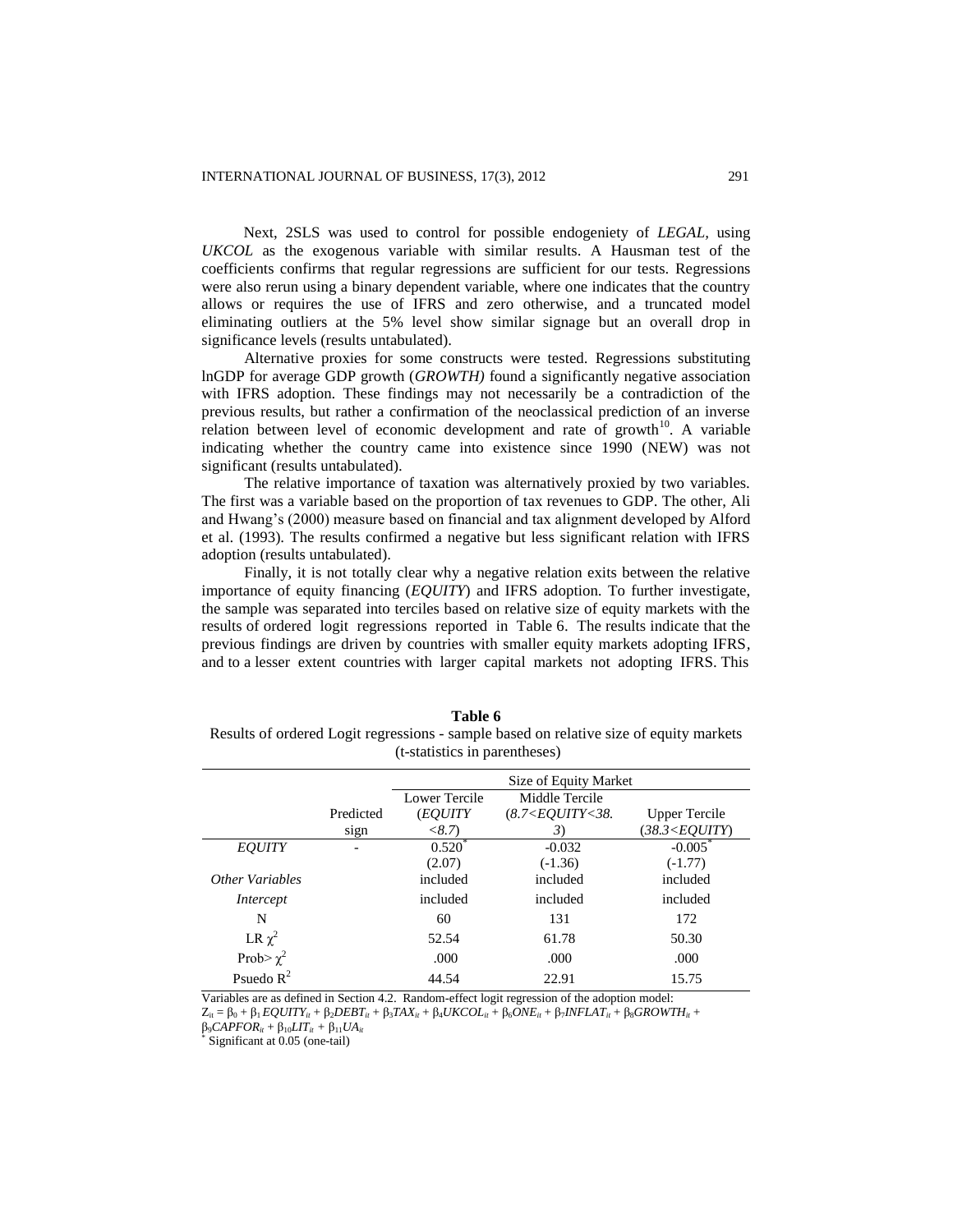supports the argument that smaller countries may be using IFRS adoption as a signal to global markets that their financial reporting may provide more open financial disclosure, while large capital market countries are more hesitant.

# **VI. CONCLUSION**

Prior comparative accounting literature focused on explaining the differences found in accounting development using variables found in the environment. Choi and Meek (2008) suggested that eight factors based on differences found in a country's economic, historical, institutional and cultural background can be used to explain the these differences. The choice by countries to adopt IFRS creates a natural experiment to test these environmental variables that are linked with accounting development and explain why some countries choose to adopt while others have not.

In this study, CM's model proved fairly descriptive, with all eight factors statistically significant in most of the models: source of finance (equity and foreign debt financing); taxation; legal system; political and economic ties (colonialism and trade alliances); inflation; economic development, education and culture. Specifically, the variables measuring equity sourced financing (*EQUITY*), the importance of taxation (*TAX*) and inflation (*INFLAT*) were shown to be negative and significant in relation to the adoption of IFRS. The political and social ties variables for colonization by the UK (*UKCOL*) and the presence of the top import or export partner that has adopted IFRS (*ONE*) were positive and significant in relation to the adoption of IFRS. Additionally, variables measuring the relative level of foreign-sourced debt financing (*DEBT*), the growth rate of the economy (*GROWTH*), and the gross capital formation (*CAPFOR*) positively influenced adoption. Finally, a common law legal system (LEGAL), literacy (*LIT*) and uncertainty avoidance (*UA*) were shown to have a positive and significant relation to IFRS adoption. Although the variable measuring culture (UA) was negatively correlated with IFRS adoption in univariate analysis, multicollinearity with other independent variables may explain the positive relation in multivariate results.

The negative relation between IFRS adoption and importance of equity financing, as measured by the relative size of equity markets (EQUITY), may have been surprising given that IFRS were intended to benefit capital market participants. Additional analysis finds that these results were mainly driven by countries with smaller capital markets adopting IFRS and to a smaller extent the hesitancy of some countries with larger capital markets to forgo their national standards in place of IFRS.

This study's findings reveal three themes influencing the decision for adoption of IFRS. First, the worldwide trend in "globalization" has produced contracting incentives for countries to consider. Memberships in certain international trade organizations, like the EU, and increased trade with IFRS countries promote adoption as a means to foster easier cross border information and capital flows. Similarly, colonial ties to the United Kingdom, whose own accounting practices were influential to IFRS development, may lessen transition costs for adoption. Negotiations of foreignsourced debt contract may be more easily facilitated using an internationally recognized accounting standard such as IFRS.

Second, the need for foreign investment and financing creates "signaling" incentives for countries to adopt IFRS. Countries with growing economies may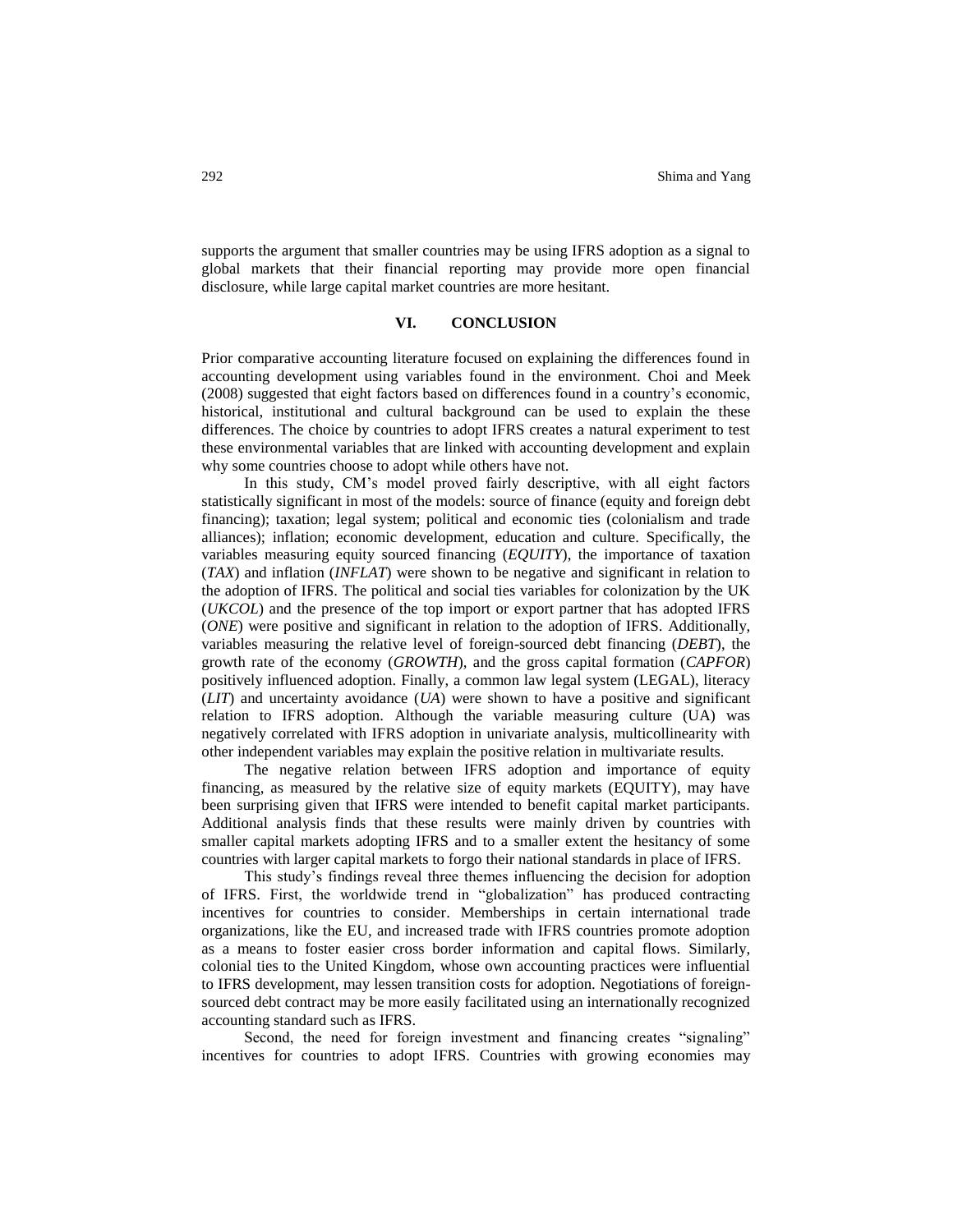willingly adopt international standards in an effort to make financial reporting of higher quality. In an effort to attract foreign capital, these countries may anticipate that adopting international standards will bring greater inflows of investment and international loans.

Lastly, there are some environmental dimensions that hinder adoption. Factors that concern more domestic issues, such as the greater importance of taxation, may increase the political costs and transitional costs of adoption. Similarly, countries with higher levels of inflation and larger capital markets are more hesitant to adopt IFRS, which may relate to concerns about replacing existing standards. The contribution of CM's model is that it identifies those motivational factors that force national accounting policy makers to adopt IFRS, while also highlighting national concerns that should be addressed before transitioning to IFRS. While we limit this paper to CM's model, future research may include alternative models and revisiting these results as the IASB continues their efforts at formulating and revising IFRS.

#### **ENDNOTES**

- 1. Deloitte Touche Tohmatsu survey, IFRS in Your Pocket.
- 2. Testimony of Sir David Tweedie before the US Senate Committee on Banking, Housing and Urban Affairs, February 14, 2002.
- 3. Inclusion of EU countries is included in robustness section with similar but less significant results.
- 4. Missing observations for: Albania; Armenia; Georgia; Mali; Moldova; Romania; Switzerland; Turkey; UAE; and Yugoslavia.
- 5. As designated by the World Bank.
- 6. Scores for countries that "allowed the use of IFRS" were combined with those for countries that "required it for some listed companies" for brevity. In sample of 73 countries, two countries were originally coded as "required for some" for at least some of the years. Regression using original coding resulted in similar patterns and p-values for significant variables, but slightly lower adjusted  $\mathbb{R}^2$  values.
- 7. Data on external obligations of private debtors that are not guaranteed for repayment by a public entity was available for 421 observations. Models substituting this measure became unstable for analysis. The proxy variable using combined public and private debt, although it is admittedly a nosier measure, was available for a larger sample of countries and therefore was used for analysis. The correlation between external private debt and combined debt is 5.27%.
- 8. The two factors may not be unrelated since it is likely that many institutions, including legal systems and accounting systems, may be transferred through colonization. Factor analysis indicated a single factor can explain both, with less than 15% uniqueness in explanatory power. Similarly, uncertainty avoidance (UA) exhibited only 50% uniqueness.
- 9. Regression using change in IFRS adoption was also tested. However, due to the small number of changes outside of EU, results were similar but at greater loss of significance and stability of the regression.
- 10. Neo-classical growth model (Solow 1956) assumes diminishing returns to capital and labor where economies converge to steady-state growth, i.e., less developed economies show a higher growth rate compared to more developed economies.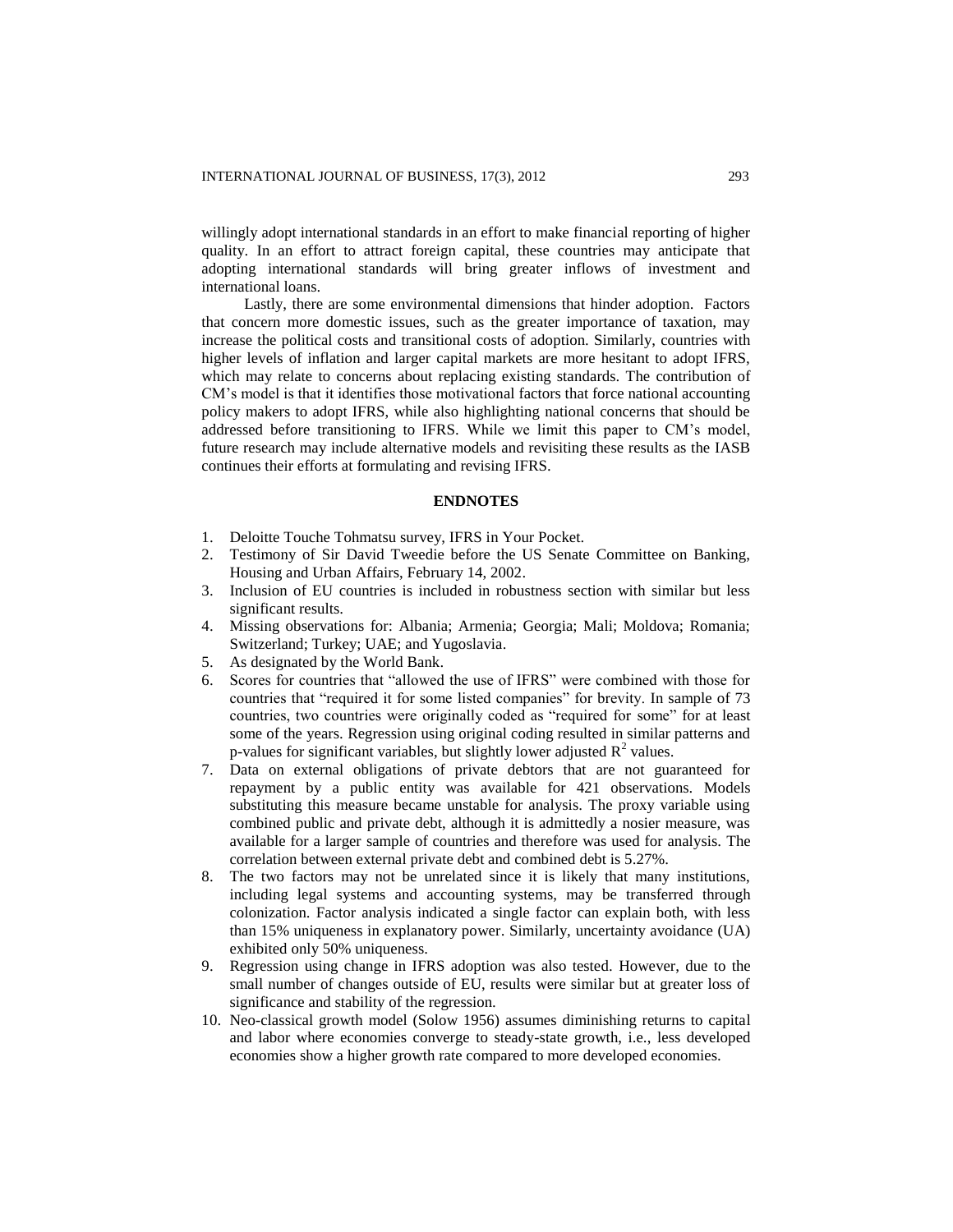- 11. Data Availability: Data used in this study are available from public sources.
- 12. This paper benefited from the comments from participants at the 2010 meeting of 11<sup>th</sup> World Congress of the International Association for Accounting Education and Research and reviewers. We also thank Paul Pacter Director of Standards for Small and Medium-Sized Entities (SMEs) at the International Accounting Standards Board and Director in the Global IFRS office of Deloitte Touche and Tohmatsu for providing access to IFRS adoption data.
- 13. IFRS Requirements for domestic listing for sample counties:

| Not Permitted               | Permitted or Required<br>for Some | Required for All              |
|-----------------------------|-----------------------------------|-------------------------------|
| Albania, Argentina, Brazil, | Bolivia.                          | Armenia, Mauritius,           |
| Canada, Chile, Colombia,    | Botswana, China,                  | Australia, Namibia, Bulgaria, |
| Cote D'Ivoire, India        | El Salvador, Israel,              | New Zealand, Costa Rica,      |
| Indonesia, Japan, Korea     | Myanmar (Burma),                  | Norway, Dominican             |
| (South), Malaysia, Mali,    | Romania, Russian                  | Republic, Oman, Ecuador,      |
| Mexico, Moldova, Pakistan,  | Federation, Sri Lanka,            | Panama, Egypt, Papua New      |
| Saudi Arabia, Thailand,     | Swaziland, Switzerland,           | Guinea, Georgia, Peru,        |
| United States, Uruguay,     | Turkey, Uganda,                   | Ghana, Philippines,           |
| Uzbekistan, Vietnam,        | Zimbabwe                          | Guatemala, Singapore, Hong    |
| Zambia                      |                                   | Kong, South Africa,           |
|                             |                                   | Honduras, Tanzania, Jamaica,  |
|                             |                                   | Trinidad and Tobago,          |
|                             |                                   | Kazakhstan, Ukraine, Kenya,   |
|                             |                                   | United Arab Emirates,         |
|                             |                                   | Kuwait, Venezuela,            |
|                             |                                   | Kyrgyzstan, Yugoslavia        |
|                             |                                   | (Serbia & Montenegro),        |
|                             |                                   | Macedonia, Malawi             |
| 31.50%                      | 19.20%                            | 49.30%                        |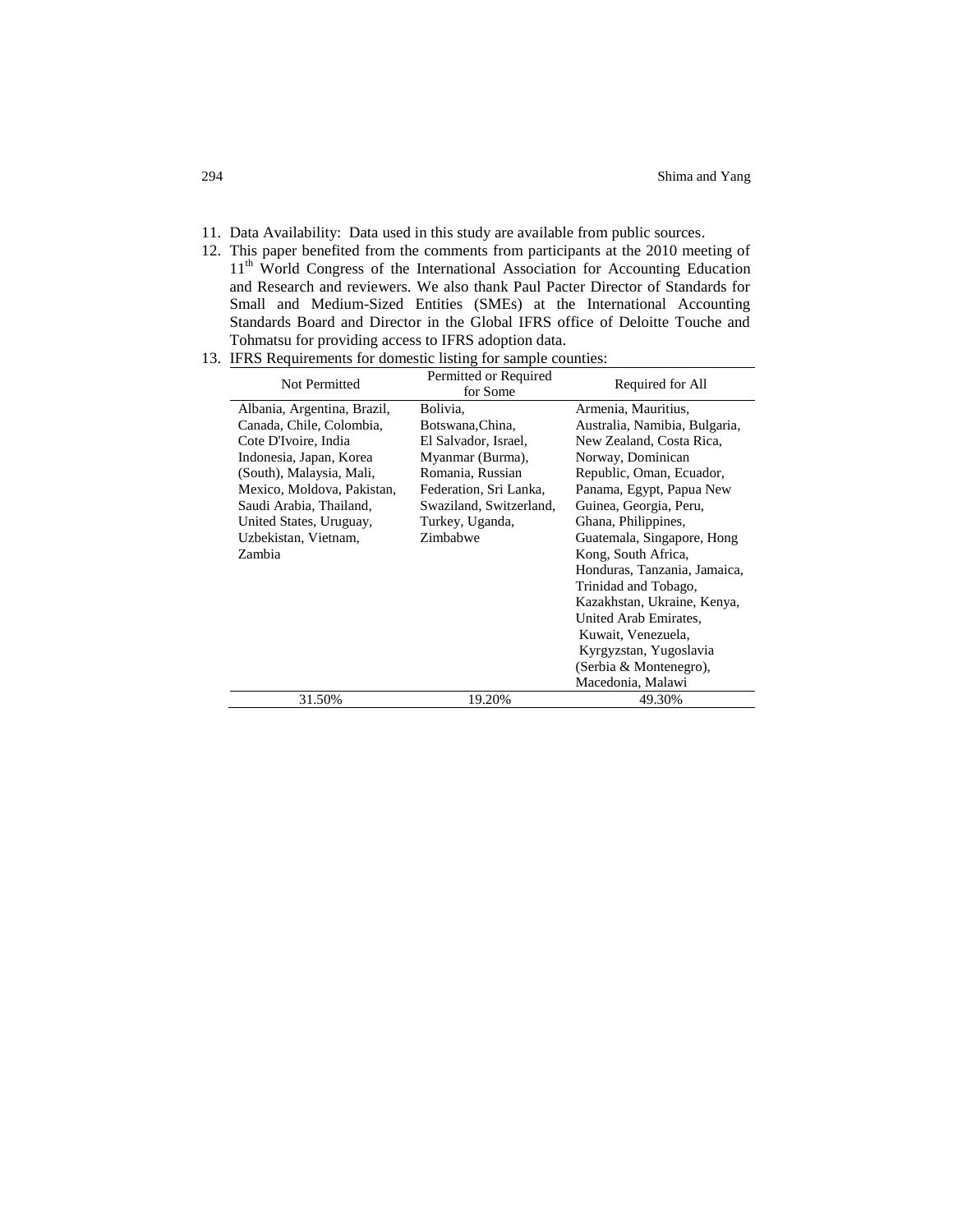#### **REFERENCES**

- Adhikari, A., and R. Tondkar, 1992, "Environmental Factors Influencing Accounting Disclosure Requirements of Global Stock Exchanges," *Journal of International Financial Management and Accounting* 4 (2): 75-105.
- Aggarwal, R., L. Klapper, and P. Wysocki, 2005, "Portfolio Preferences of Foreign Institutional Investors," *Journal of Banking & Finance* 29: 2919-2946.
- Alnajjar, F., 1986, "Standardization in Accounting Practice: A Comparative International Study," *International Journal of Accounting* (Spring): 161-176.
- Alford, A., J. Jones, R. Leftwich, and M. Zmijewski, 1993, "The Relative Informativeness of Accounting Disclosures in Different Countries," *Journal of Accounting Research* 31 (Supplement): 183-223.
- Ali, A., and L. Hwang, 2000, "Country-Specific Factors Related to Financial Reporting and the Value Relevance of Accounting Data," *Journal of Accounting Research* 38 (1) (Spring): 1-21.
- Armstrong, C., M. Barth, A. Jagolinzer, and E. Riedl, 2010,"Market Reaction to the Adoption of IFRS in Europe," *The Accounting Review* 85: 31-61.
- Ball, R., S. Kothari, and A. Robin, 2000, "The Effects of International Institutional Factors on Properties of Accounting Earnings," *Journal of Accounting and Economics* 29: 1-51.
- Belkaoui, A., 1995, "Accounting Information Adequacy and Macroeconomic Determinants of Economic Growth: Cross-country Evidence," *Advances in International Accounting* 8: 87-97.
- Beneish, M., B. Miller, and T. Yohn, "The Effect of IFRS Adoption on Cross-Border Investment in Equity and Debt Markets," (May 11, 2009). Available at SSRN: http://ssrn.com/abstract=1403451.
- Bradshaw, M., B. Bushee, and G. Miller, 2004, "Accounting Choice, Home Bias, and U.S. Investment in Non-U.S. Firms," *Journal of Accounting Research* 42 (5): 795- 841.
- Bushman, R., and A. Smith, 2001, "Financial Accounting Information and Corporate Governance," *Journal of Accounting and Economics* 32: 237-333.
- Carlson, P., 1997, "Advancing the Harmonization of International Accounting Standards: Exploring the Alternative Path," *The International Journal of Accounting* 32 (3): 357-378.
- Central Intelligence Agency (CIA). *The Word Factbook 2000-2007*. Available at http:/[/www.cia.gov.](http://www.cia.gov/)
- Choi, F., S. Nam, H. Hino, J. Ujiie, S. Min, and A. Stonehill, 1983, "Analyzing Foreign Financial Statements: The Use and Misuse of International Ratio Analysis," *Journal of International Business Studies* (Spring/Summer): 113-131.
- Choi, F., and R. Levich, 1991, "Behavioral Effects of International Accounting Diversity," *Accounting Horizons* 5 (2): 1-13.
- Choi, F., and R. Levich, 1991, "International Accounting Diversity: Does it Affect Market Participants?" *Financial Analysts Journal* (July/August): 73-82.
- Choi, F., and G. Meek, 2008, *International Accounting*, 6<sup>th</sup> ed. Upper Saddle River, NJ: Pearson Education Inc.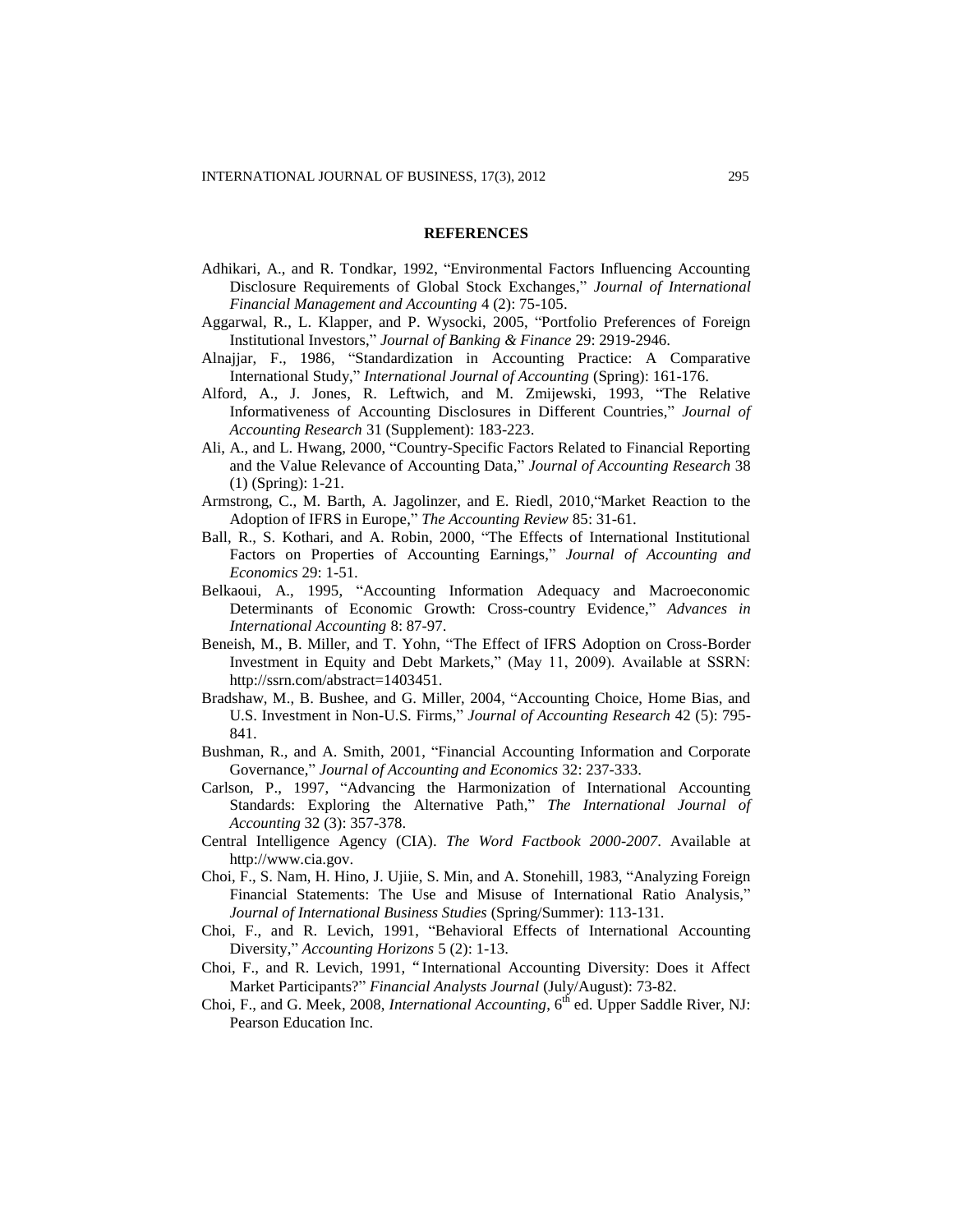- Cooke, T., and R. Wallace, 1990, "Financial Disclosure Regulation and Its Environment: A Review and Further Analysis," *Journal of Accounting and Public Policy* 9: 79-110.
- Covrig, V., M. DeFond, and M. Hung, 2007, "Home Bias, Foreign Mutual Fund Holdings, and the Voluntary Adoption of International Accounting Standards," *Journal of Accounting Research*. 45 (1): 41-70.
- Craig, R., and J. Diga, 1996, "Financial Reporting Regulation in ASEAN: Features and Prospects," *The International Journal of Accounting* 31 (2): 239-259.
- Daske, H., Hail, L.C. Leuz, and R. Verdi, 2008, "Mandatory IFRS Reporting Around the World: Early Evidence on the Economic Consequences," *Journal of Accounting Research* 46 (5): 1085-1142.
- DeFond, M., X. Hu, M. Hung and S. Li, "The Impact of IFRS Adoption on US Mutual Fund Ownership: The Role of Comparability," (January 2011). Available at SSRN: http://ssrn.com/abstract=1473889.
- Ding, Y., T. Jeanjean, and H. Stolowy, 2005, "Why do National GAAP Differ from IAS? The role of culture," *The International Journal of Accounting* 40 (4): 325- 350.
- Deloitte Touche Tohmatsu, 2002-2007, *IFRS in Your Pocket*, Current survey available at [http://www.iasplus.com,](http://www.iasplus.com/) older versions provided at request.
- Doupnik, T., and S. Salter, 1993, "An Empirical Test of a Judgmental International Classification of Financial Reporting Practices," *Journal of International Business Studies* 24 (1): 41-60.
- Doupnik, T., and S. Salter, 1995, "External Environment, Culture, and Accounting Practice: A Preliminary Test of a General Model of International Accounting Development," *The International Journal of Accounting* 30: 189-207.
- El-Gazzar, S., P. Finn, and R. Jacob, 1999, "An Empirical Investigation of Multinational Firms Compliance with International Accounting Standards," *The International Journal of Accounting* 34 (2): 239-248.
- Florou, A. and P. Pope, "Mandatory IFRS Adoption and Investor Asset Allocation Decisions," (March 2009) Available at SSRN: http://ssrn.com/abstract=1362564.
- Frank, W., 1979, "An Empirical Analysis of International Accounting Principles," J*ournal of Accounting Research.* 17 (2) (Autumn): 593-605.
- Gernon, H., and G. Meek, 2001, *Accounting: An International Perspective*, 5<sup>th</sup> ed. Boston, MA: McGraw-Hill.
- Gray, S., 1988, "Towards a Theory of Cultural Influence on the Development of Accounting Systems Internationally," *ABACUS* 24 (March): 1-15.
- Guan, L., and A. Lau, 2004, "An Empirical Evaluation of Environmental Factors Influencing the Adoption of IAS in Asian-Pacific Countries," *Journal of Business, Industry and Economics* 4 (Fall): 61-83.
- Hail, L., C. Leuz, and P. Wysocki, 2010, "Global Accounting Convergences and the Potential Adoption of IFRS by the U.S. (Part I): Conceptual Underpinnings and Economic Analysis," *Accounting Horizons* 24(3): 355-394.
- Hofstede, G., 1980, *Culture's Consequences: International Differences in Work-Related Values*. Beverly Hills, CA: Sage.
- Hofstede, G., 1984, *Cultures Consequences: International differences in work related values*. Beverly Hills, CA: Sage.
- Hofstede, G., 2001, *Culture's Consequences*, 2nd edition, Thousand Oaks, CA: Sage.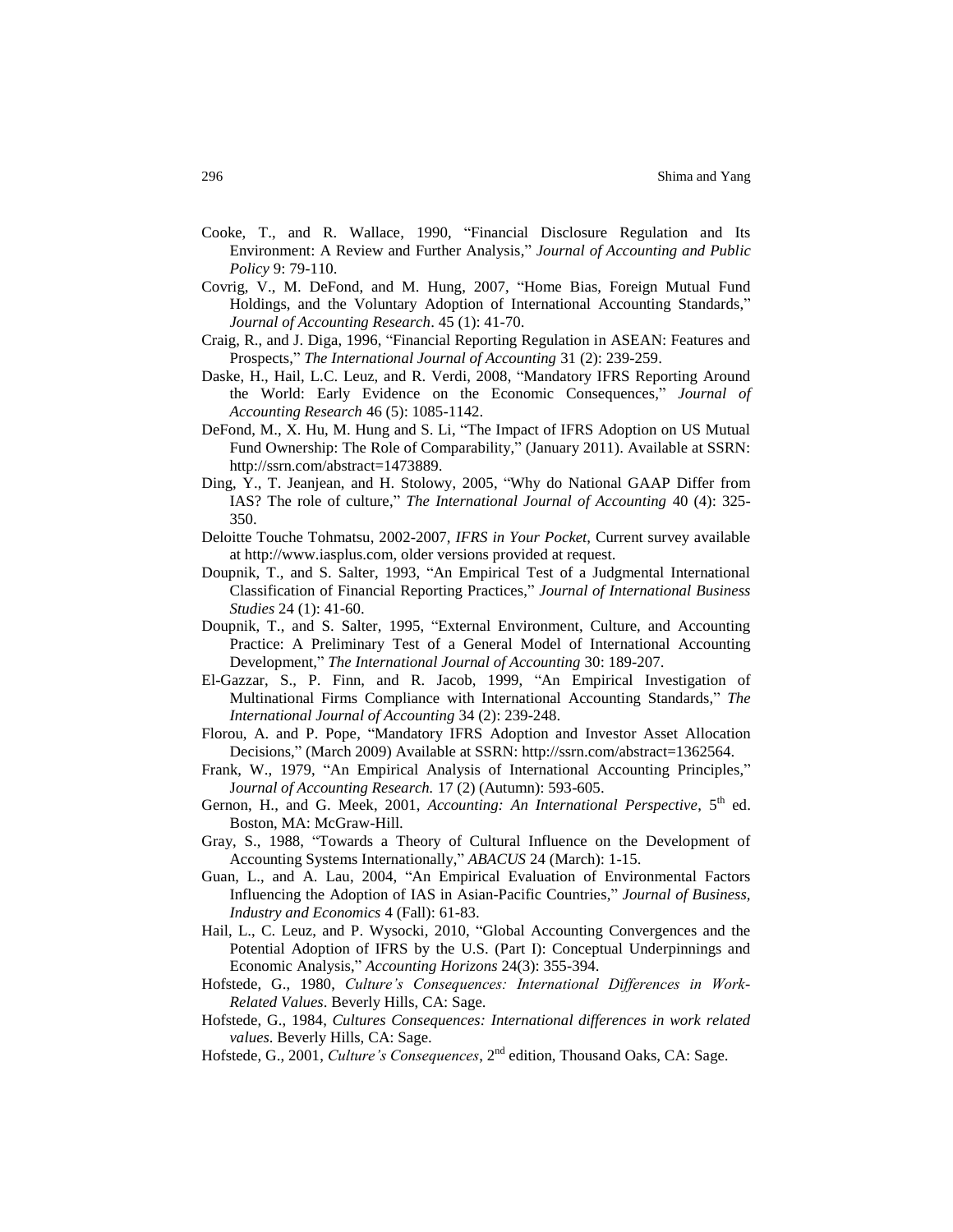- Hope, O-K., J. Jin, and T. Kang, 2006, "Empirical Evidence on Jurisdictions that Adopt IFRS," *Journal of International Accounting Research*, 5(2): 1-20.
- International Monetary Fund, *International Financial Statistics Yearbook 200-2007*. Washington, D.C. International Monetary Fund
- Jaggi, B., and P. Low, 2000, "Impact of Culture, Market Forces, and Legal System on Financial Disclosures," *The International Journal of Accounting* 35 (4): 495-519.
- Jensen, M. and W. Meckling, 1976, "Theory of the Firm: Managerial Behavior, Agency Costs and Ownership structure," *Journal of Financial Economics* 3 (October): 305- 360
- Joshi, P., 1998, "Empirical Research on the International Harmonization of Accounting Standards and Practices: Survey Findings," *Journal of Financial Management and Analysis* 11 (2): 44-62.
- La Porta, R., F. Lopez-de-Silanes, A. Shleifer, and R. Vishny, 1997, "Legal Determinants of External Finance," *The Journal of Finance*: 52 (3): 1131-1150.
- La Porta, R., F. Lopez-de-Silanes, A. Shleifer, and R. Vishny, 1998, "Law and Finance," *Journal of Political Economy* 106 (6): 1113-1155.
- Lainez, J., and S. Callao, 2000, "The Effect of Accounting Diversity on International Financial Analysis: Empirical Evidence," *The International Journal of Accounting* 35 (1): 65-83.
- Larson R., and S. Kenny, 1995, "An Empirical Analysis of International Accounting Standards, Equity markets and Economic Growth in Developing Countries," *Journal of International Financial Management and Accounting* 6:2 (Summer): 130-157.
- Leuz, C., and R. Verrecchia, 2000, "The Economic Consequences of Increased Disclosure," *Journal of Accounting Research* 28 (Supplement): 91-124.
- Leuz, C., 2010, "Different approaches to corporate reporting regulation: how jurisdictions differ and why," *Accounting and Business Research*, 40 (3) *International Accounting Policy Forum*: 229-256.
- Li, S, 2009, "Does Mandatory Adoption of International Financial Reporting Standards in the European Union Reduce the Cost of Equity Capital?" *Working paper*, Santa Clara University
- Meek, Gary, and S. Gray, 1989, "Globalization of Stock Markets and Foreign Listing Requirements: Voluntary Disclosures by Continental European Companies Listed on the London Stock Exchange," *Journal of International Business Studies* 20 (2): 315-336.
- Meeks, Geoff, and G.M. Swann, "Accounting Standards and Economics of Standards," *Accounting and Business Research* 39:191-210.
- Mueller, G, 1967, *International Accounting*, New York, NY: Macmillan.
- Nationmaster, May 2005, Encyclopedia: British Empire. Available at

http:/[/www.nationmaster.com/encyclopedia/British-Empire.](http://www.nationmaster.com/encyclopedia/British-Empire)

- Nobes, C., and R. Parker, 1995, *Comparative International Accounting*, 4<sup>th</sup> ed. Oxford, UK: Phillip Allan/St. Martin's Press.
- Nobes, C., 1998, Towards a General Model of the Reasons for International Differences in Financial Reporting. *ABACUS* 34 (2): 162-187.
- PricewaterhouseCoopers, 2000-2007, *Corporate Taxes Worldwide Summaries*, Hoboken, NJ: John Wiley & Sons, Inc.